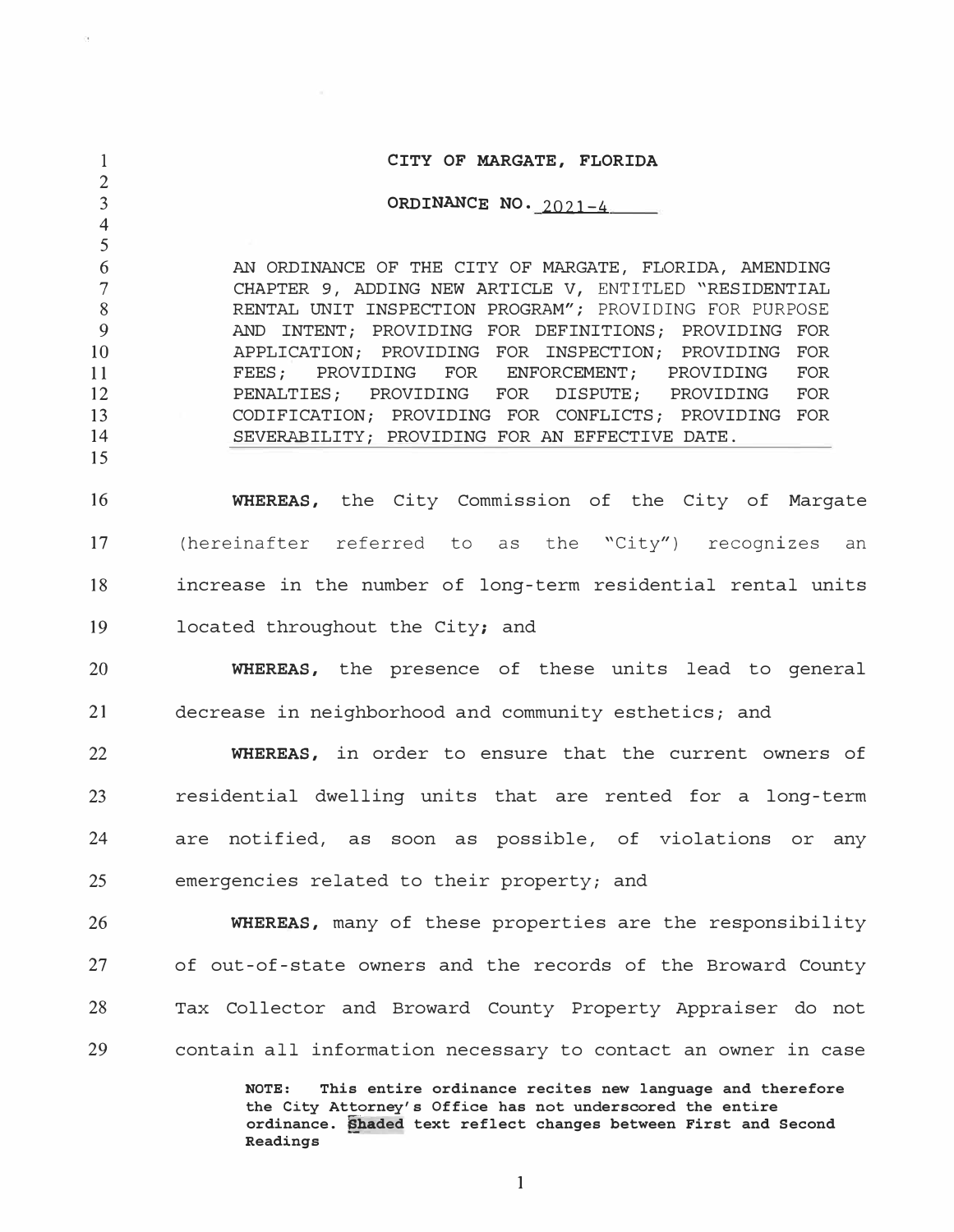1 of a health and safety violation or an emergency; and

2 **WHEREAS,** it is in the best interest of the health and 3 safety of the citizens of Margate that any violations are 4 cured as quickly as possible and that residential long-term 5 rental properties be included within the Residential Rental 6 Unit Inspection Program which will enable the City to have 7 better contact information for owners; and

8 **WHEREAS,** it is necessary to off-set the City's cost for 9 the Residential Rental Unit Inspection Program; and

10 **WHEREAS,** the City Commission of the City of Margate 11 therefore finds it to be in the best interests of the health, 12 safety, and welfare of the citizens of Margate to include all 13 rented residential dwelling units, which are rented for a 14 long-term, including but not limited to townhomes, rowhouses, 15 duplexes, and triplexes, within the Residential Rental Unit 16 Inspection Program and to impose a registration fee; and

17 **NOW, THEREFORE, BE IT ORDAINED BY THE CITY COMMISSION OF**  18 **THE CITY OF MARGATE, FLORIDA THAT:** 

19 **Section 1.** The foregoing "WHEREAS" clauses are 20 hereby ratified and confirmed as being true and correct, and 21 are hereby incorporated herein and made a part hereof.

22 **Section 2.** That Chapter 9 - Buildings, of the City

**NOTE: This entire ordinance recites new language and therefore the City Attorney's Office has not underscored the entire ordinance. �haded text reflect changes between First and Second Readings**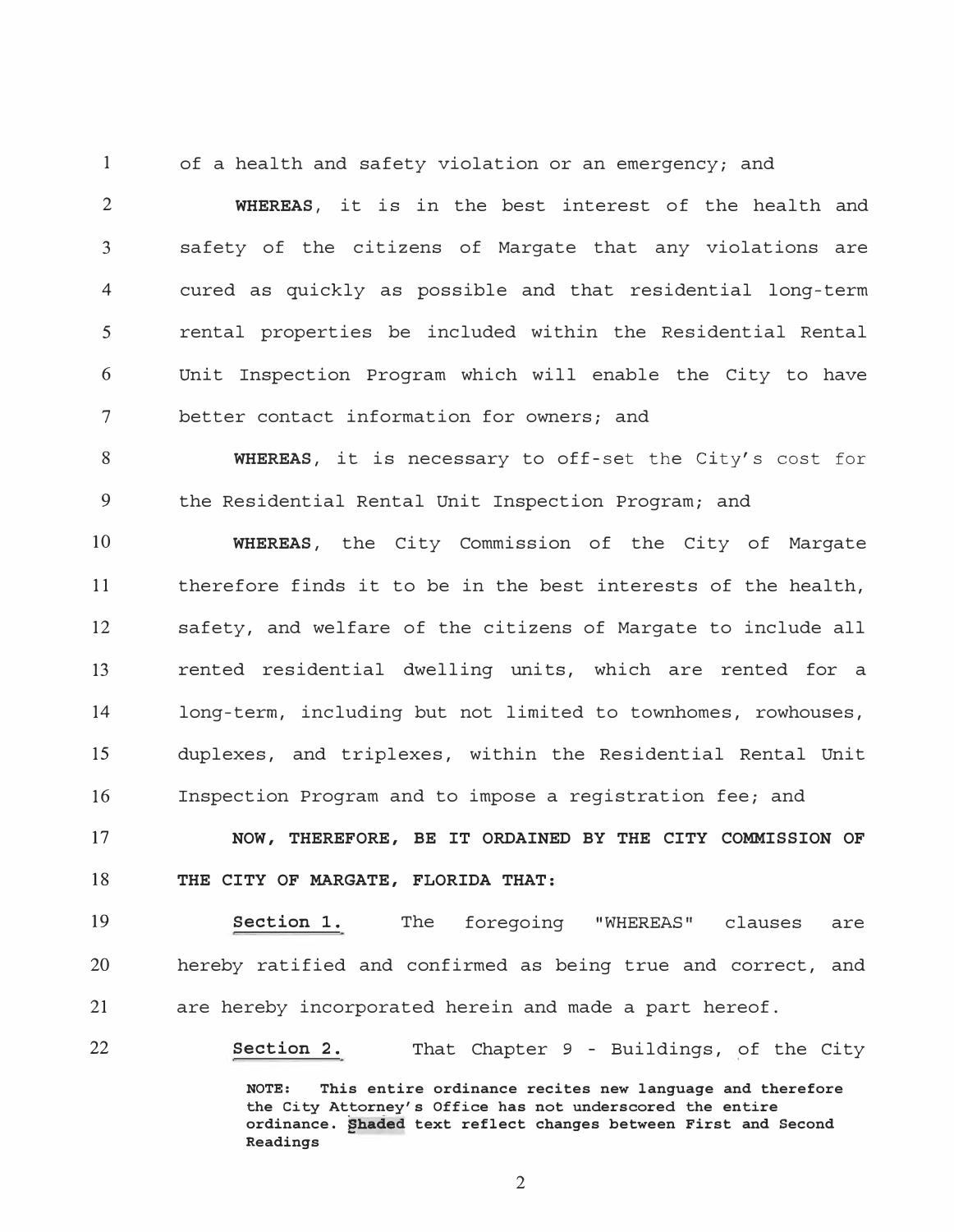1 of Margate's Code of Ordinances, is hereby amended to provide 2 for new Article V, Residential Rental Unit Inspection Program 3 as follows:

4 Article V - Residential Rental Unit Inspection Program

5 Sec. 9-36 *Purpose and intent.* This Article shall be known 6 as the "Residential Rental Unit Inspection Program" The 7 purpose of the Program is to create a database of current 8 and accurate information required to contact a property 9 owner, or designated entity, regarding health or safety 10 violations, minimum housing code complaints, or emergency 11 situations at long term residential rental units. The 12 Program's further purpose is to conduct long-term rental 13 property inspections to address substandard maintenance of 14 these properties, promote greater compliance with the City's 15 Property Maintenance Standards, protect property values, and 16 preserve the quality of neighborhoods and available housing.

17

18 Sec. 9-37 *Definitions.* The following words, terms and 19 phrases, when used in this article, shall have the meanings 20 ascribed to them in this section, except where the context 21 clearly indicates a different meaning. Where words have not

> **NOTE: This entire ordinance recites new language and therefore the City Attorney's Office has not underscored the entire ordinance. �hade� text reflect changes between First and Second Readings**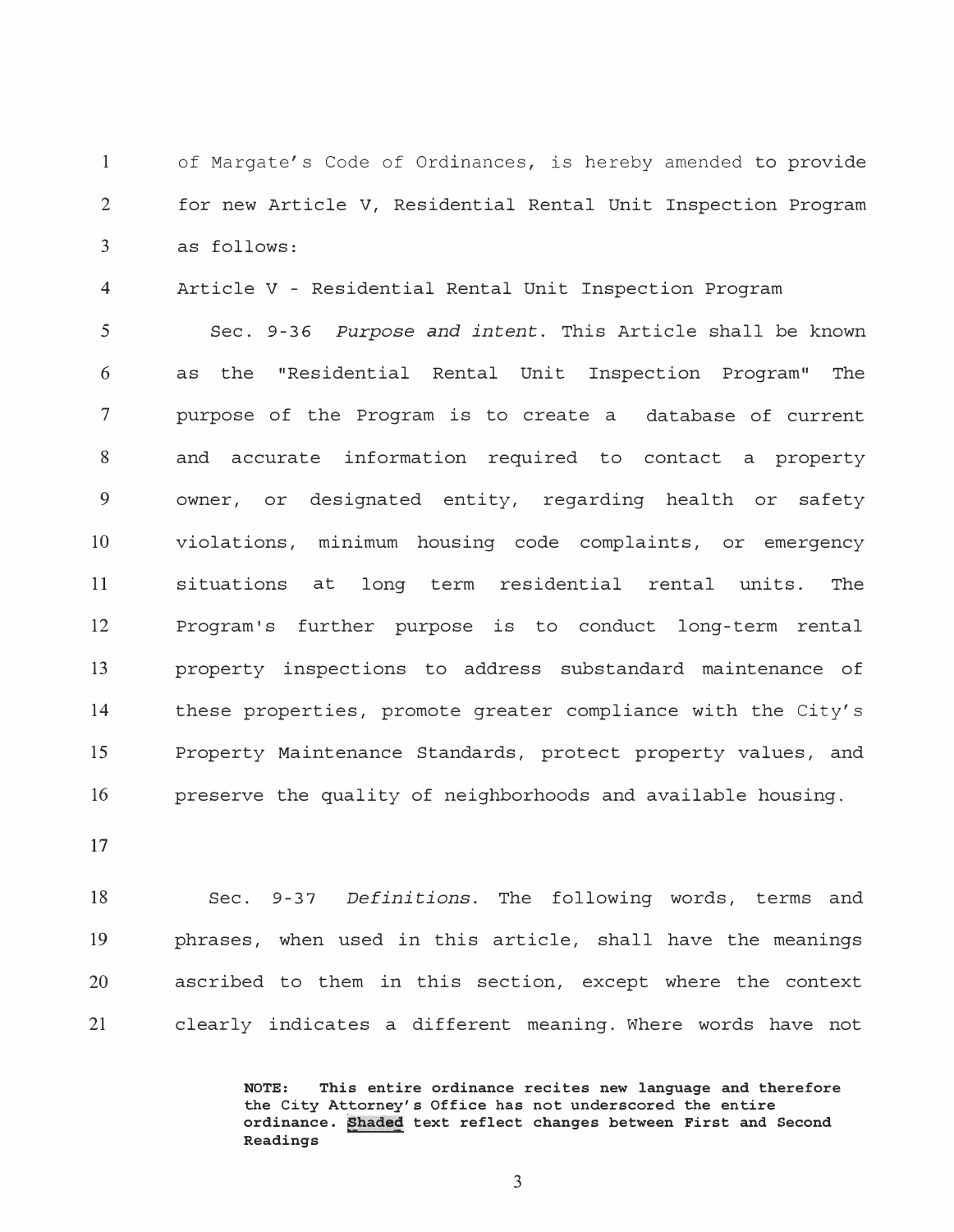1 been defined, the most recent edition of the Merriam-Webster 2 Unabridged Dictionary shall prevail.

3 4 5 6 (a) *Agent* or *Managing Agent* means the individual or individuals designated, in writing, by the owner as the person(s) authorized by the owner to perform any duty imposed upon the owner by this Section.

7 (b) *Certificate of Inspection* means the document issued by the City's Rental Coordinator attesting that the rental 8 9 unit has been properly inspected in accordance with this 10 Article.

11 12 13 14 15 (c) *Enforcement Officer* means any law enforcement officer, building official, zoning inspector, code enforcement officer, fire inspector, building inspector, or other person authorized by the City to enforce the applicable  $code(s)$ .

16 (d) *Inspectee* means the person to whom the Certificate of 17 Inspection is issued pursuant to this Section. The term 18 "inspectee" includes within its definition the term 19 "agent" where applicable.

20 21 (e) *Inspection year* means one calendar year from the date of the issuance of a Certificate of Inspection.

> **NOTE: This entire ordinance recites new language and therefore the City Attorney's Office has not underscored the entire ordinance. �haded text reflect changes between First and Second Readings**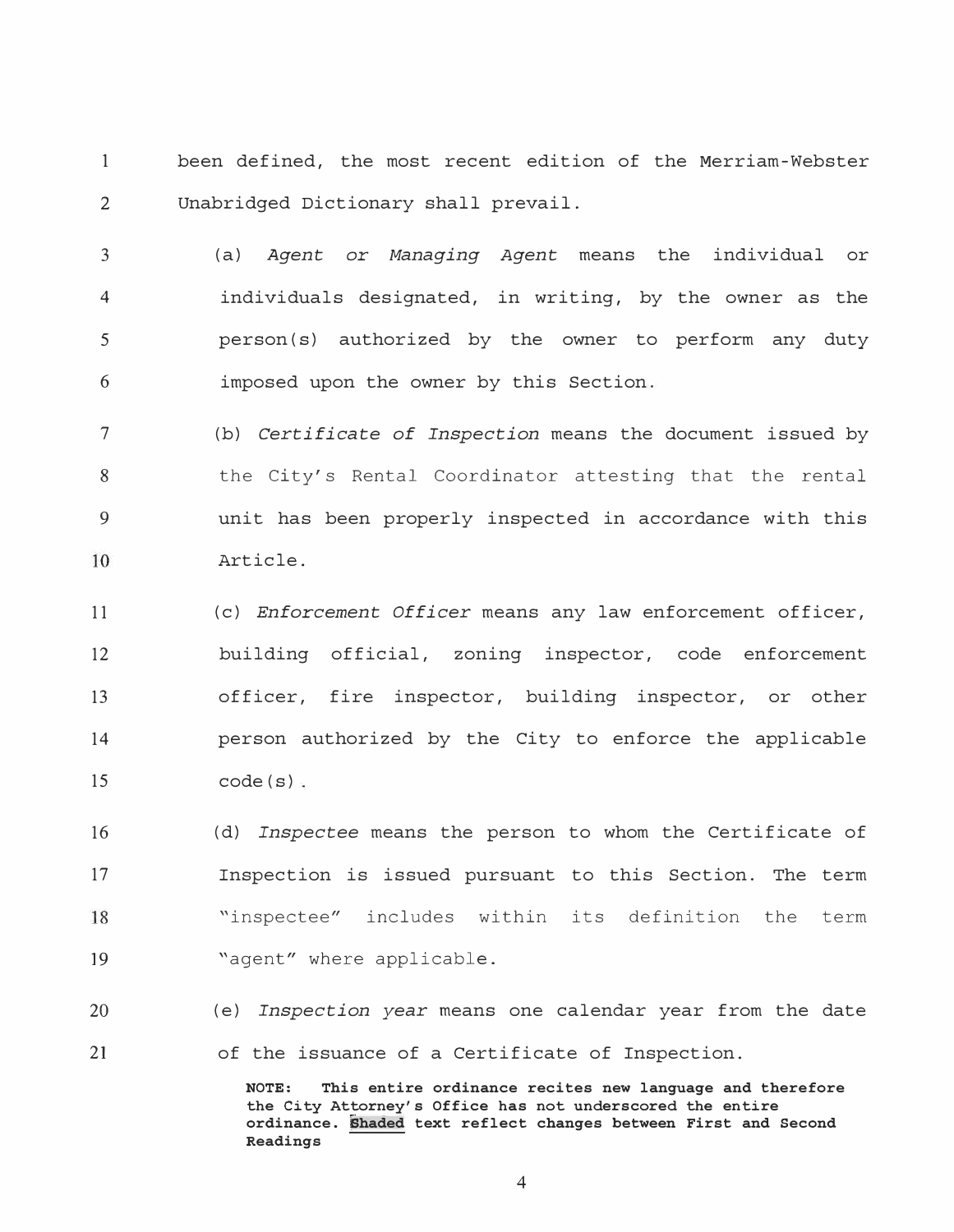1 2 3 4 5 6 ( f) *Landlord* means one or more persons, jointly or severally, in whom is vested all or part of the legal title to the premises or all or part of the beneficial ownership and a right to the present use and enjoyment of the premises, including a mortgage holder in possession of a rental unit. Also see Owner.

7 ( g) Lease shall mean any agreement or other arrangement, written or otherwise, offered by a landlord 8 9 to a lessee in order to lease, sublease, rent, license, 10 sublicense, or allow occupancy of a residential rental unit. This shall exclude a lease that is for a "vacation 11 12 rental" as defined by Florida Statutes.

13 14 15 (h) *Lessee* shall mean a person to whom a lease, sublease, license, or residential rental agreement is granted, whether written or oral.

16 17 ( i) *Owner* shall mean every person, entity, Landlord, or mortgagee, who alone or severally with others:

18 19 20 21 1. Has legal title to any rental dwelling, dwelling unit, mobile dwelling unit, building, structure, parcel of land, Vacant or otherwise, including but not limited to, a mobile home; or

> **NOTE: This entire ordinance recites new language and therefore the City Attorney's Office has not underscored the entire ordinance. �haded text reflect changes between First and Second Readings**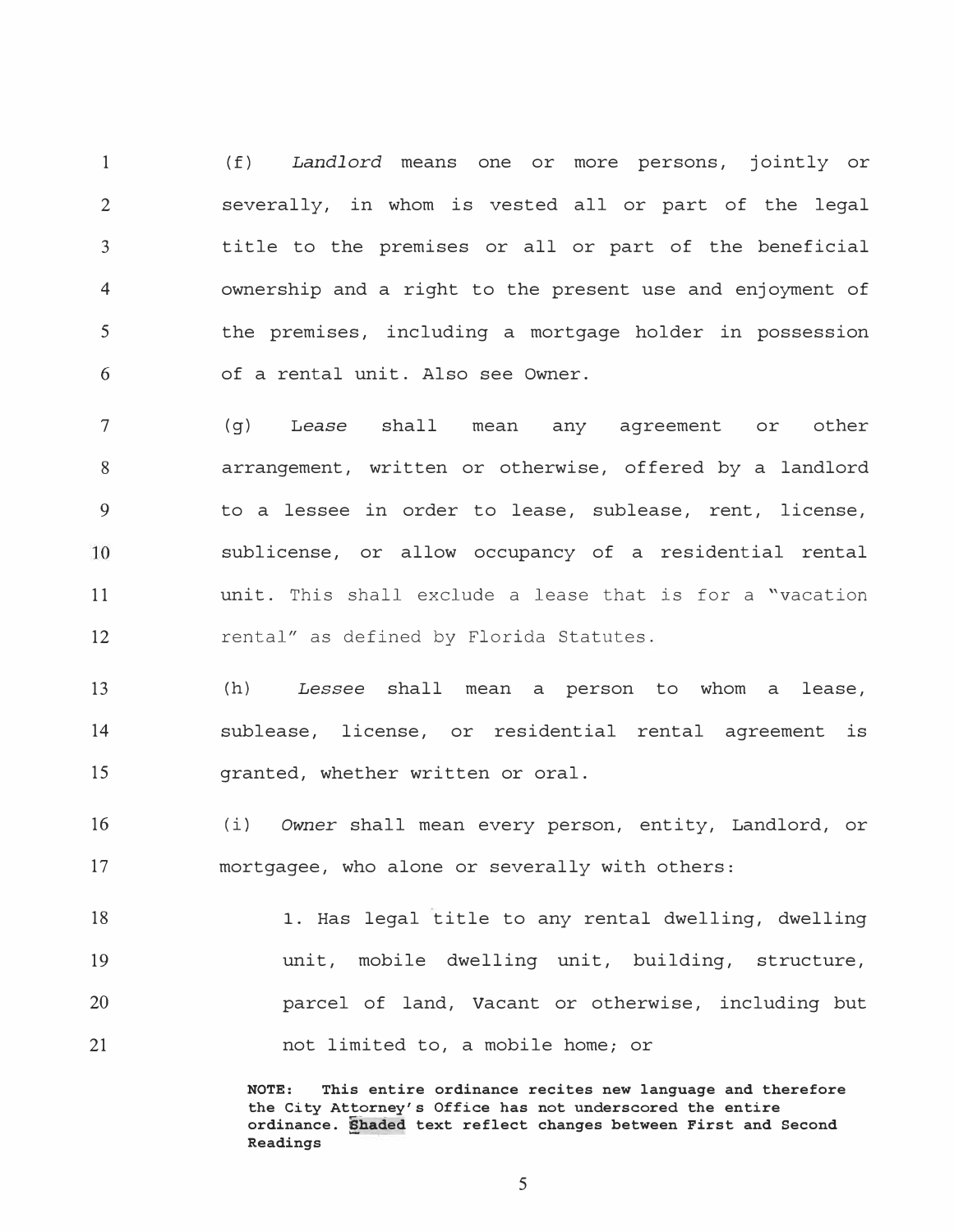1  $\mathcal{D}$ 3 4 5 6 7 8 2. Has legal care, charge or control of any dwelling, dwelling unit, mobile dwelling unit, building, structure or parcel of land, Vacant or otherwise, including a mobile home, in any capacity, including but not limited to, agent, executor, executrix, administrator, administratix, trustee or guardian of the estate of the holder of legal title; or

9 10 3. Is a mortgagee in possession of any such property; or

11 12 13 14 15 4. Is an agent, trustee, or other person appointed by the courts and vested with possession or control of any such property or through the production of a power of attorney providing for such authorization shall be filed with this application.

16 The Property Manager shall not be considered the Owner.

17 18 19 (j) *Person* means any individual, firm, corporation, partnership, association, trust or other legal entity, or any combination thereof.

> **NOTE: This entire ordinance recites new language and therefore the City Attorney's Office has not underscored the entire ordinance. ifhaded text reflect changes between First and Second Readings**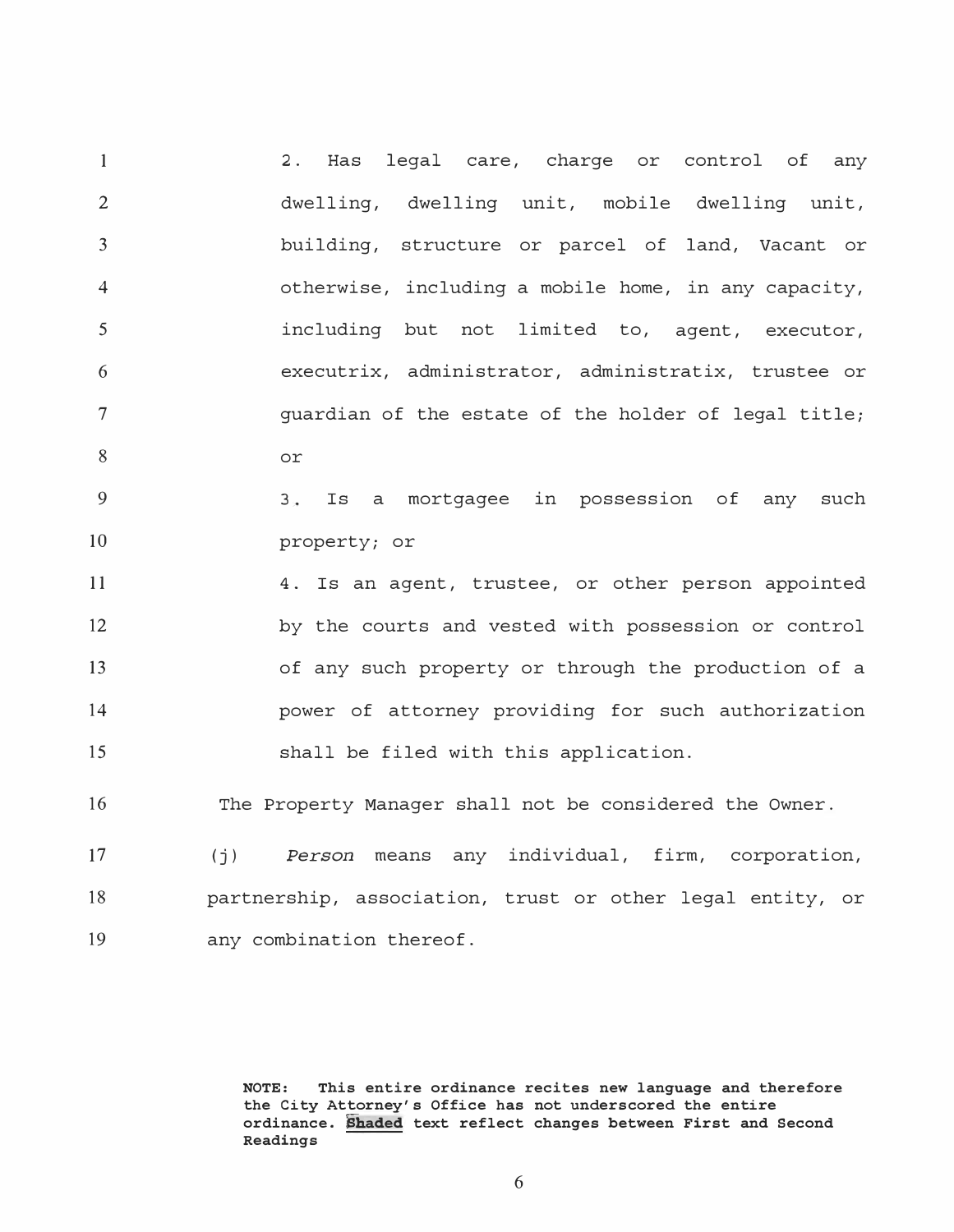1 2 3 (k) *Property Manager* means any party designated by the Owner as responsible for inspecting, maintaining and securing the property as required in this Section.

4 *( 1) Rental Property* means, for this Article only, any 5 structure or portion of a structure within the City of 6 Margate which is occupied by someone other than the Owner of 7 the real estate for residential or commercial purposes, 8 including but not limited to the following: boarding homes, 9 mobile homes, mobile home spaces, town homes, and condominium 10 unit(s), and for which the Owner receives any value or 11 consideration, including but not limited to money, or the 12 exchange of goods or services, regardless of the relationship 13 between lessor and lessee. *Evidence of rental shall be*  14 *presumed when* any information that on its own or combined 15 with other documentation would lead a reasonable person to 16 believe that the property is rented. This definition shall 17 exclude "vacation rental" as defined by Florida Statute 18 Section 509. 242 (1) (c).

19 20 21 (m) *Residential rental unit* shall mean a Residential one-dwelling unit rental, including individual condominium units, two-dwelling-unit premises and/or

22 boarding homes. In the case of a two-dwelling unit where<br>NOTE: This entire ordinance recites new language and therefore This entire ordinance recites new language and therefore **the City Attorney's Office has not underscored the entire ordinance. phaded text reflect changes between First and Second Readings**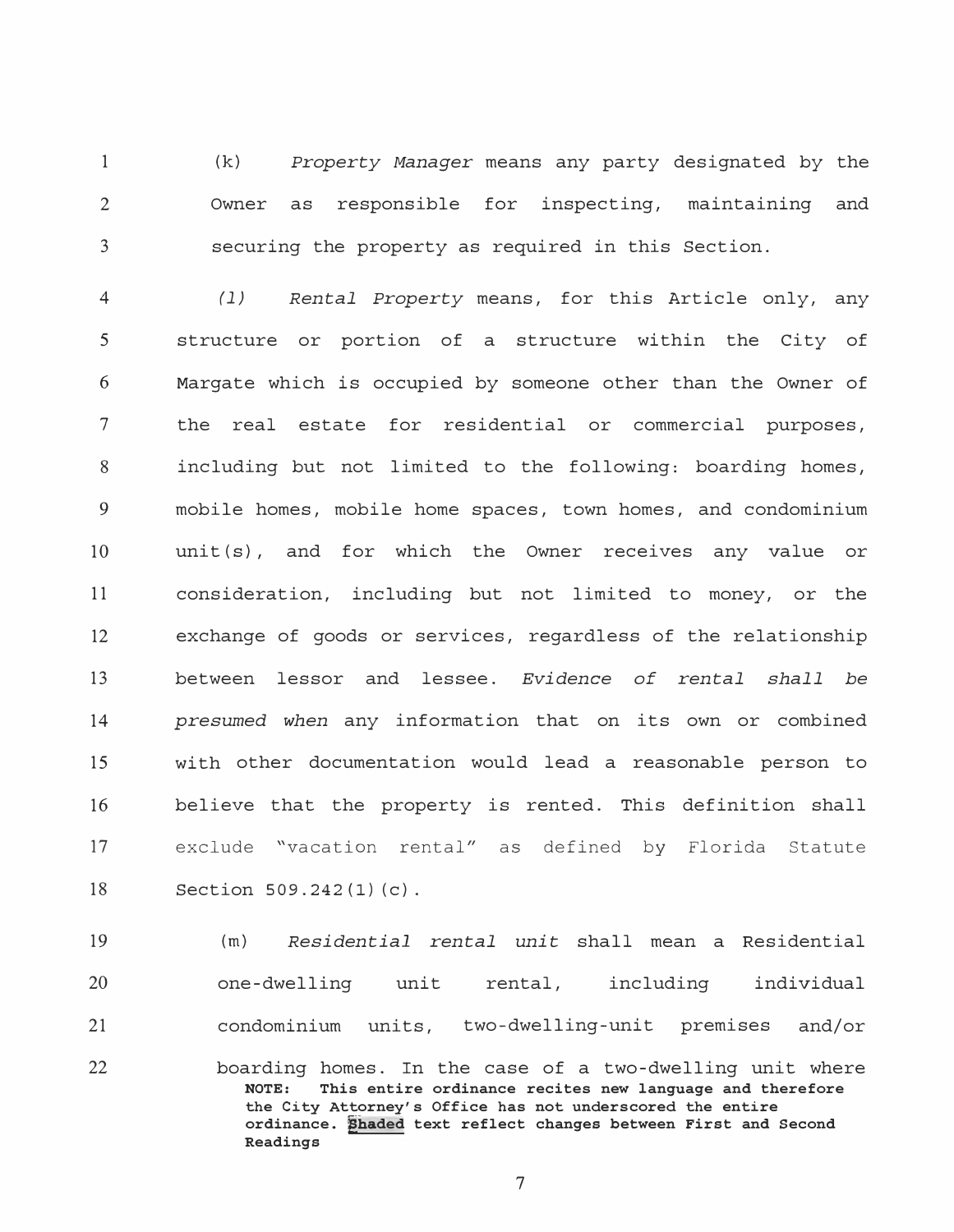the owner occupies one of the units, the unit the owner 1 2 occupies shall not be considered a rental unit but must 3 register the second unit as a rental unit. For the purposes of this chapter, any residential unit, one-4 5 dwelling unit or two-dwelling unit, where the unit is not 6 occupied by the owner of the property, even if rent is 7 not being charged or collected, shall be considered a 8 rental unit. Residential rental unit shall not include 9 any dwelling unit that is owned by a federal, state, or 10 local housing program or the federal Department of 11 Housing and Urban Development, hotels, motels, public 12 lodging establishments, as defined in Section 509.013, Florida Statutes, any community residential facility 13 14 licensed and inspected by the state of Florida, or 15 "vacation rental" as defined by Florida Statutes Section 16  $509.242(1)(c)$ 

17 18 19 20 (n) *Tenant* means a person or persons to whom a rental unit is leased or rented by the inspectee. All children under 12 years of age shall be excluded from the term "tenant."

21 22 ( 0) *City Rental Coordinator* means the municipal official or employee designated to receive rental inspection **NOTE: This entire ordinance recites new language and therefore the City Attorney's Office has not underscored the entire ordinance.** �haded **text reflect changes between First and Second Readings**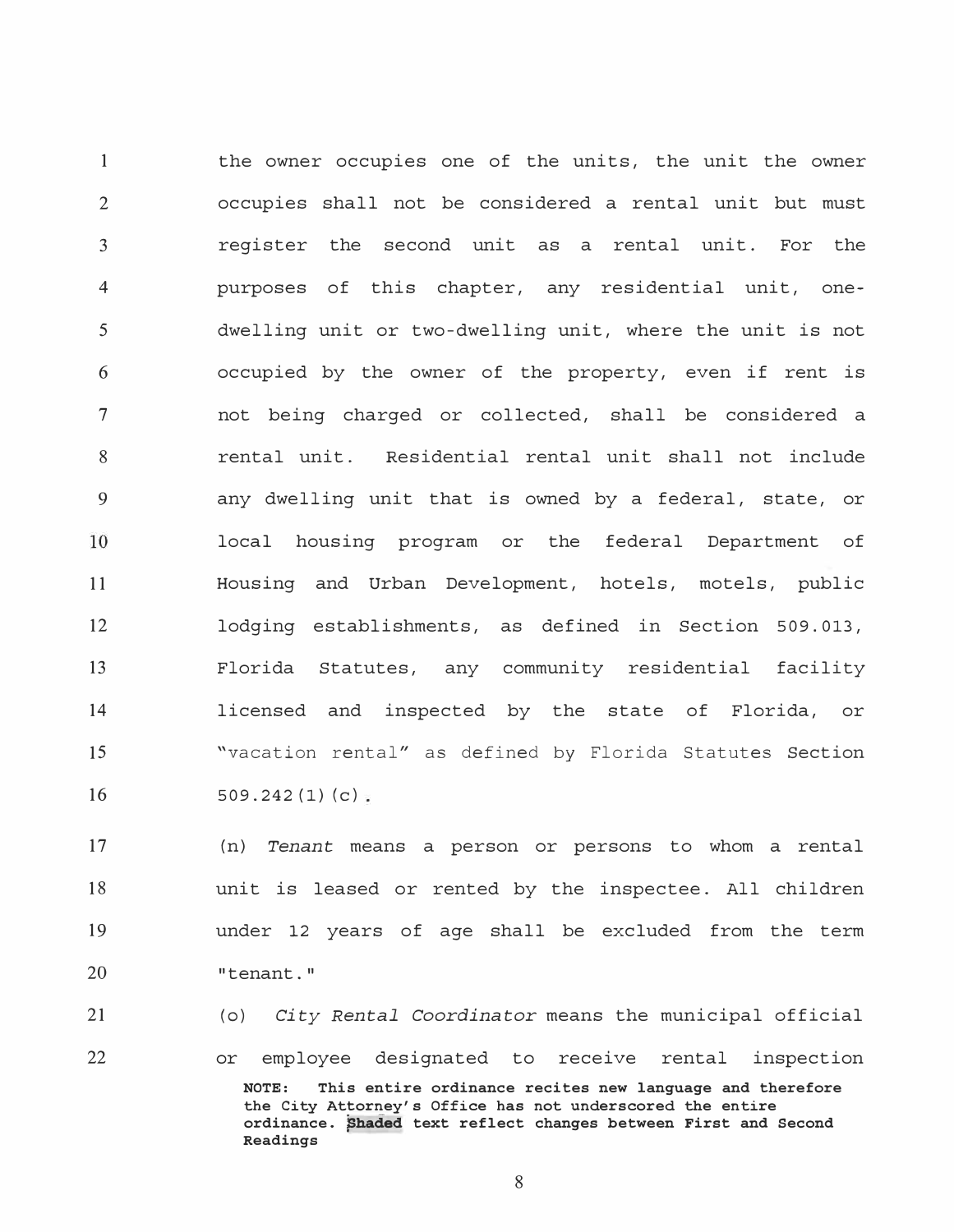1 2 applications and to issue Certificate of Inspections pursuant to this Section.

Sec. 9-38 Annual inspection required.

5 All rental units, as defined in this Section, shall 6 hereafter be inspected at least once within a twelve-month 7 period by the Building Department. Rental inspection 8 applications shall be provided for that purpose and shall be 9 obtained from the Building Department. Such inspection shall 10 occur within a twelve-month period as provided herein. 11 Properties registered as a result of Section 40.16(9), as may 12 be amended from time to time, are not subject to this 13 Section. Any owner who is subject to the registration and fee 14 requirements of Section 40 .16 (9) *Registration of abandoned*  15 *real property,* and has paid the required fees shall be exempt 16 from the registration and inspection fees required under this 17 Article, upon proof of payment.

18

3 4

19 Sec. 9-39 Certificate of Inspection required.

20 In the event that a rental unit does not pass 21 inspection, such unit shall not thereafter be granted a 22 Certificate of Inspection. The fact that a unit has failed

> **NOTE: This entire ordinance recites new language and therefore the City Attorney's Office has not underscored the entire ordinance. �hade� text reflect changes between First and Second Readings**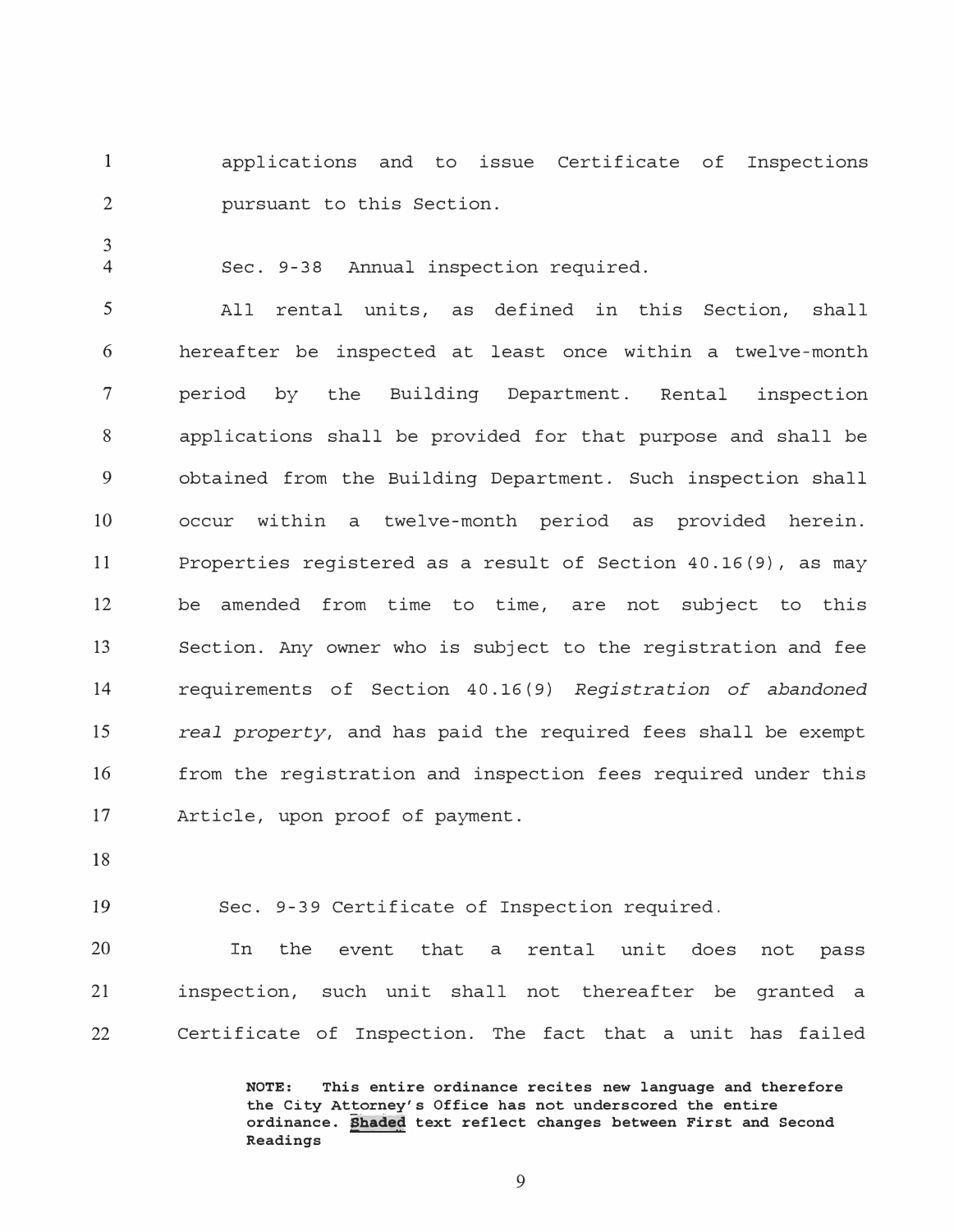1 inspection shall not relieve the owner of the obligation to 2 register the property in accordance with this Section 3 notwithstanding that the necessary repairs have not been 4 made. However, no Certificate of Inspection shall be issued 5 until such time as the City Rental Coordinator is presented 6 with satisfactory evidence that the property has been 7 reinspected and complies with the code sections referenced in 8 this Article.

9

10 Sec. 9-40 Periodic inspections.

11 12 13 14 15 (a) Each rental unit shall be inspected at least once in each twelve-month period or upon substantiated complaint filed against the property. An inspection which results in an approval or satisfactory rating shall be valid for one year from the application date.

16 17 (b) Such inspection shall be carried out in accordance with the following:

18 19 20 21 All rental units shall be inspected by the City to determine compliance with City Code for landscape and exterior maintenance, expired building permits, and unpermitted work.

22

**NOTE: This entire ordinance recites new language and therefore the City Attorney's Office has not underscored the entire ordinance. �haded text reflect changes between First and Second Readings**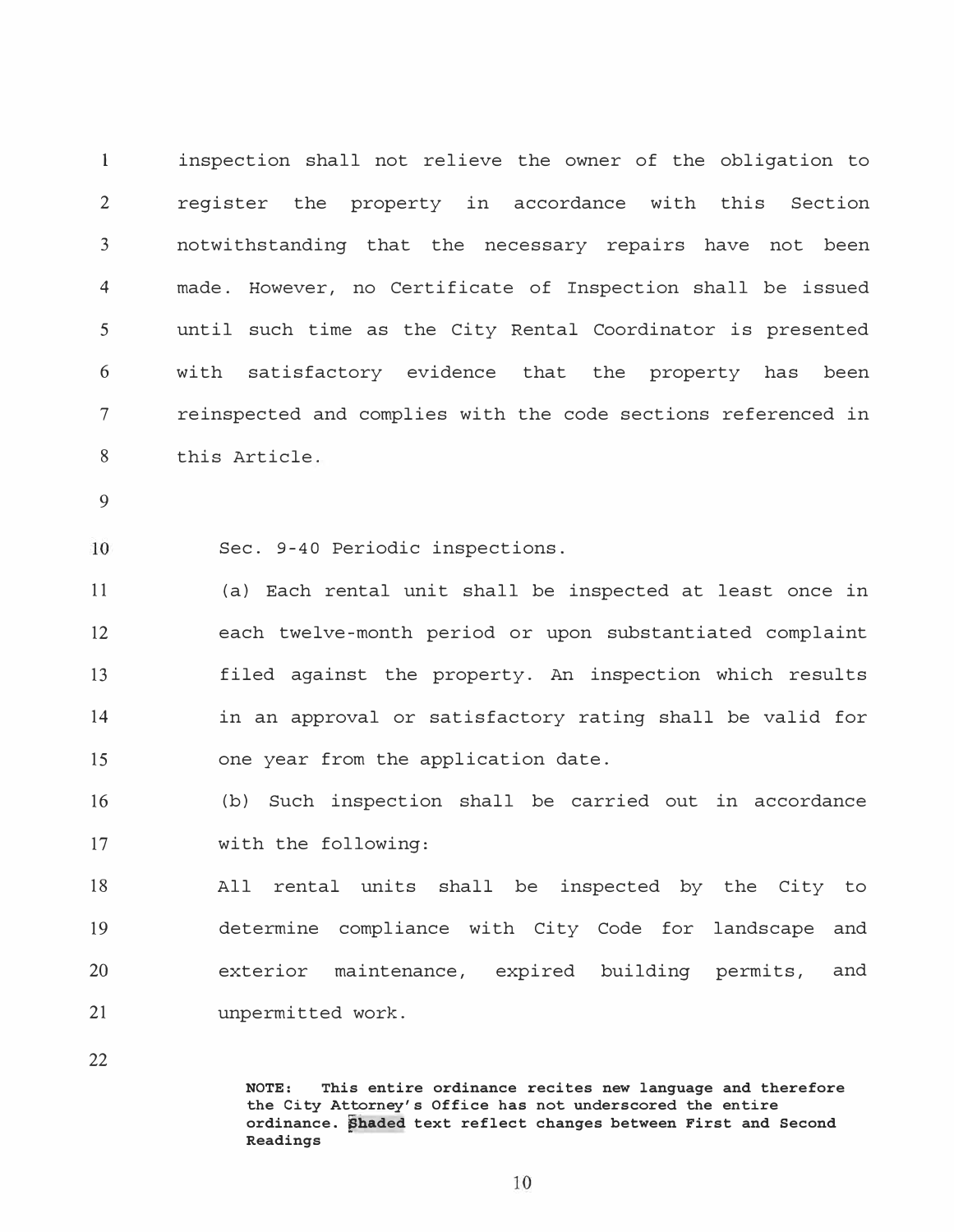1 Sec. 9-41 Rental inspection procedures, renewal, 2 transferability

(a) The owner of a rental unit which is being inspected 3 for the first time under this Article shall complete the 4 rental inspection application form for the rental unit 5 and tender the prescribed fee. No Certificate of 6 7 Inspection shall be issued, however, until such time as the property is inspected in accordance with this Article 8 9 and is found to be without violations and receives a 10 satisfactory rating. The initial Certificate of Inspection shall be valid from the date of issue until 11 12 the anniversary date of the application.

13 14 15 16 17 (b) The Certificate of Inspection referred to in this section shall be the document that states that the rental unit has been inspected as required in this Article. The failure to hang the certificate as required by this Article shall constitute a violation hereof.

18 19 20 21 22 (c) To renew a rental unit Certificate of Inspection, an owner shall file a completed application form and pay the prescribed fee, which shall entitle the owner to continue operating under the existing Certificate of Inspection until such time the City conducts the annual inspection.

> **NOTE: This entire ordinance recites new language and therefore the City Attorney's Office has not underscored the entire**  ordinance. Shaded text reflect changes between First and Second **Readings**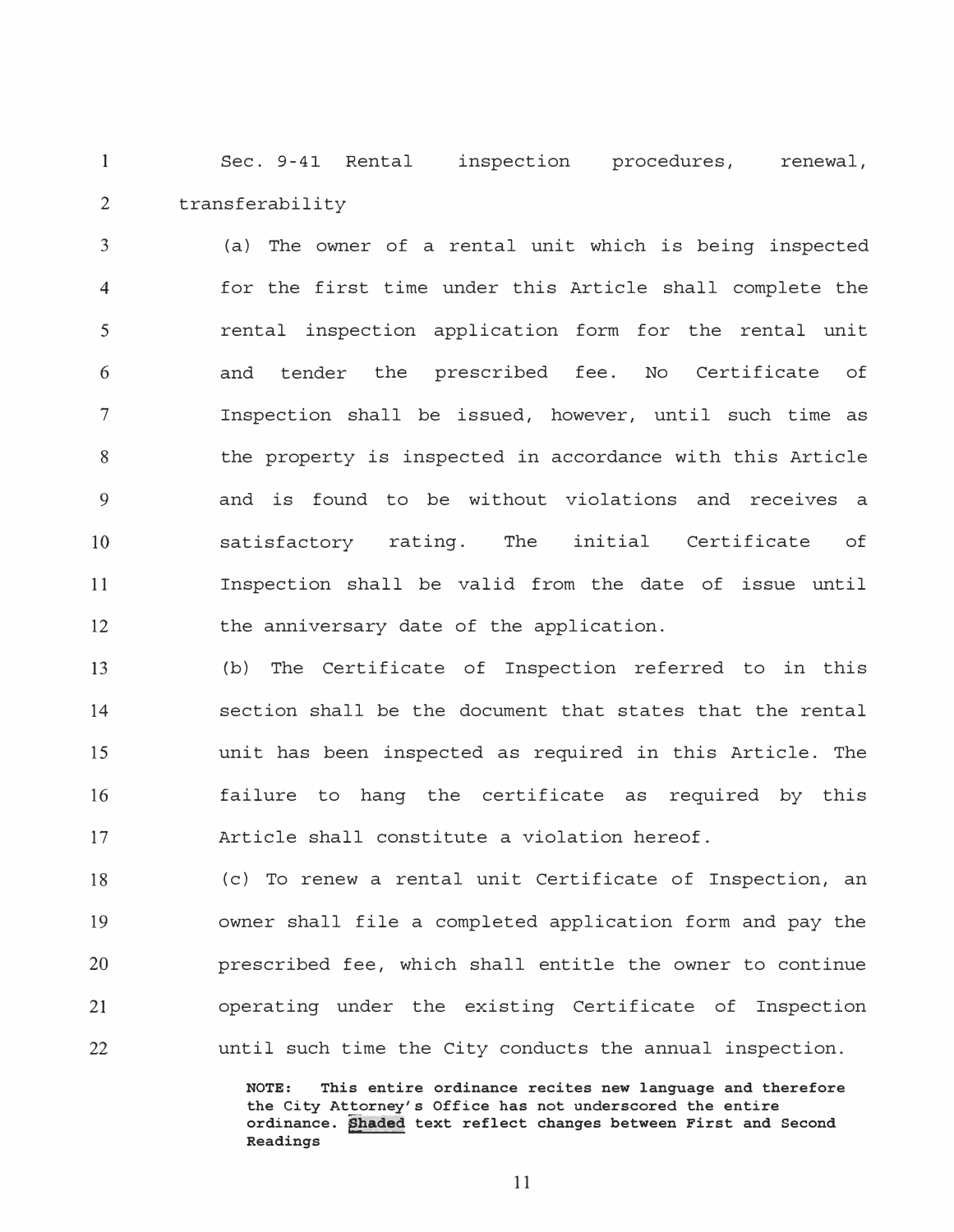(d) An annual renewal of the registration is required 1 which is determined based on the initial application  $\mathcal{D}$ 3 date. The City shall submit notification of renewal to 4 the property owner. It is the responsibility of the owner, or his designated agent, to update, as required, 5 6 any and all information required for the certification. Completed applications for renewal which are not received 7 8 by the City within 30 days of initial application as 9 required or renewal, shall be subject to a� **annual** late fee, established by resolution of the City Commission. 10

11 12 13 14 15 16 17 18 19 20 (e) In the event that an inspected property is sold, assigned or transferred during the Certificate of Inspection year, the rental Certificate of Inspection shall be transferable to the new owner, if an amended application with the contact information for the new record owner is submitted to the Building Department within thirty (30) calendar days of a change in ownership of the property. If new contact information is not submitted within thirty (30) calendar days, then a new application shall be required.

21

22 Sec. 9-42. *Registration Fees.* 

> **NOTE: This entire ordinance recites new language and therefore the City Attorney's Office has not underscored the entire ordinance. �haded text reflect changes between First and Second Readings**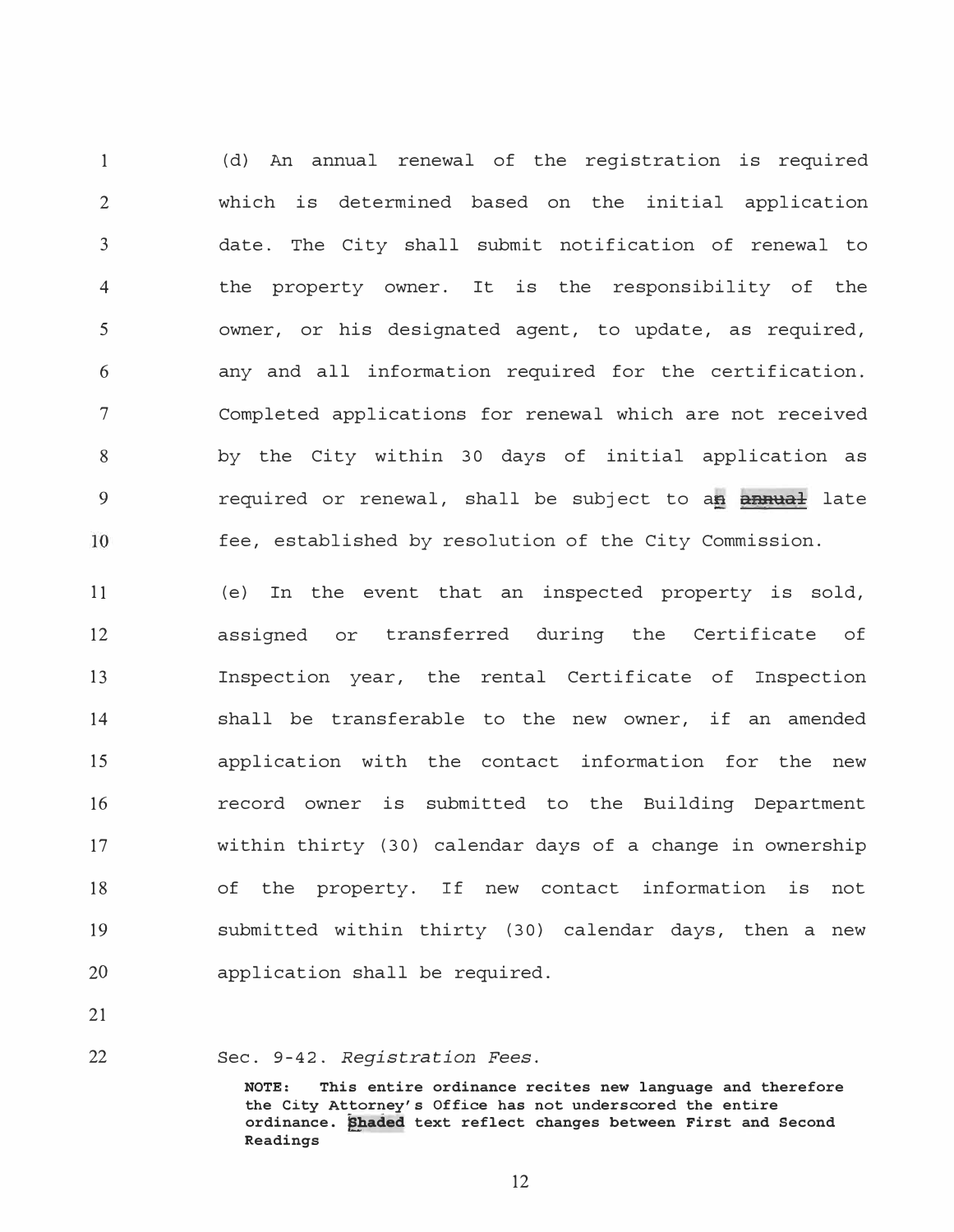- 1  $\mathcal{D}$ 3 4 5  $(a)$ Fees for the Residential Rental Unit Inspection Program, including any applicable late fees, additional inspection fees, and application form amendments, shall be set by resolution of the City Commission.
- 6 7 8 (b) Fees shall be due at the time of filing the rental inspection application form and are not prorated based upon date of application.
- 9 10 11 12 13  $(C)$ The required fees shall cover an initial inspection, as well as one (1) follow-up inspection in the event of failure of the first inspection. Any additional inspections will cost an additional fee as set by resolution of the City Commission.
- 14 15 16 17 18 19 (d) Any owner who is subject to the registration and fee requirements of Section 40.16(9), as may be amended from time to time, and has paid the required fees shall be exempt from the registratibn and inspection fees required under this chapter, upon proof of payment.
- 20
- 21

22

Sec. 9-43. Rental inspection application forms; filing;

**NOTE: This entire ordinance recites new language and therefore the City Attorney's Office has not underscored the entire ordinance. �haded text reflect changes between First and Second Readings**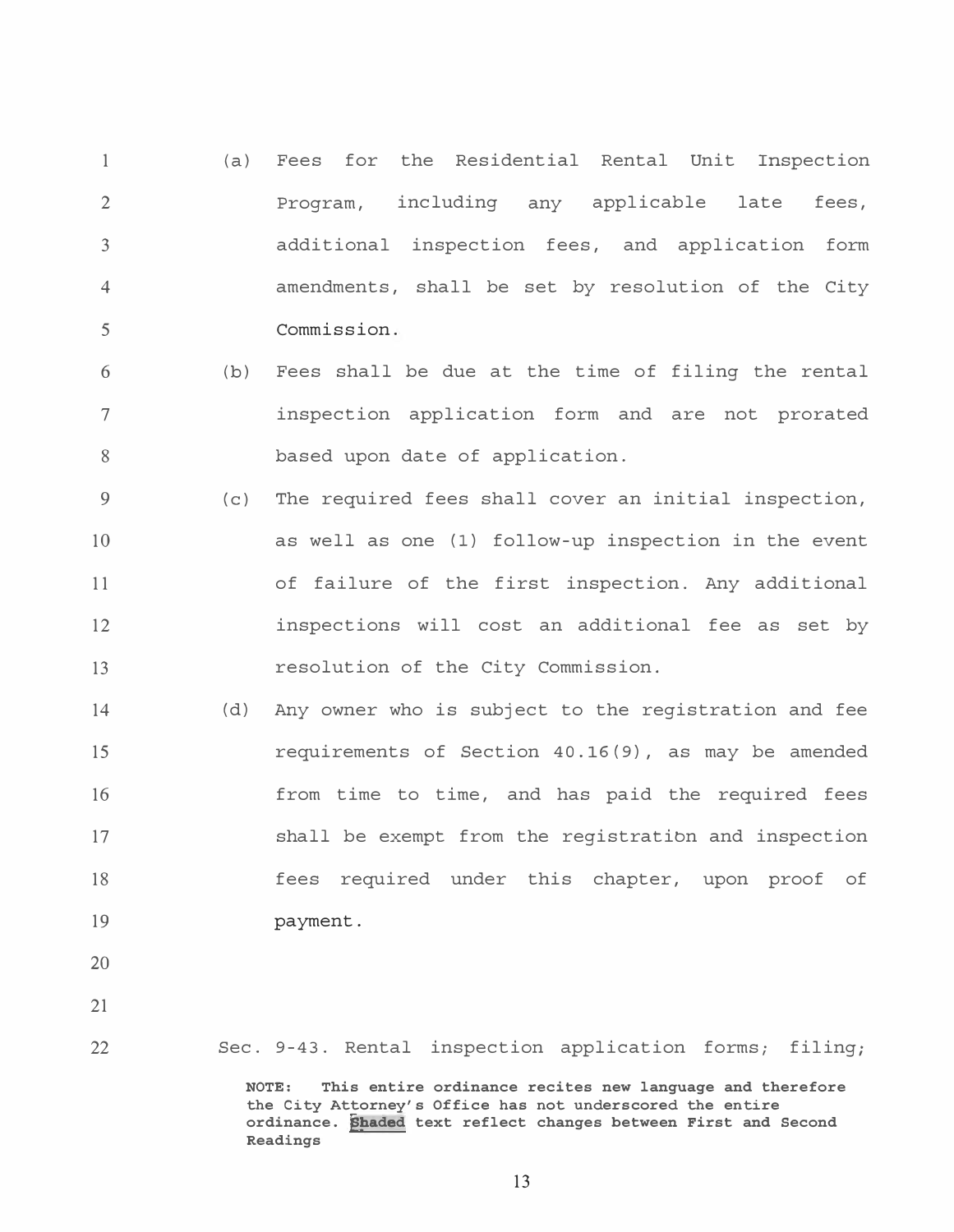1

indexing; contents; availability; amendment

2 3 4 5 6 (a) Every owner shall file with the City Rental Coordinator a rental inspection application form for each rental unit contained within a building or structure, which shall include the following information:

7 8 9 1. The property owner's name, address and telephone number, email address, and any other emergency contact information.

10 2. If the applicant is a corporation, partnership, 11 limited liability company or any other legal entity, 12 the full corporate name and address of the business, 13 name and address of the registered agent and the 14 state of incorporation.

15 16 17 18 3. The legal address of the dwelling unit for which the rental application certification is applied and the legal description and folio number as indicated with the Broward County Property Appraiser's Office.

19 20 21 22 4. The name of the complex or community, including the homeowner's or condominium association if applicable, and whether it is a single-family home, duplex, condominium or townhouse including the name

> **NOTE: This entire ordinance recites new language and therefore the City Attorney's Office has not underscored the entire**  ordinance. Shaded text reflect changes between First and Second **Readings**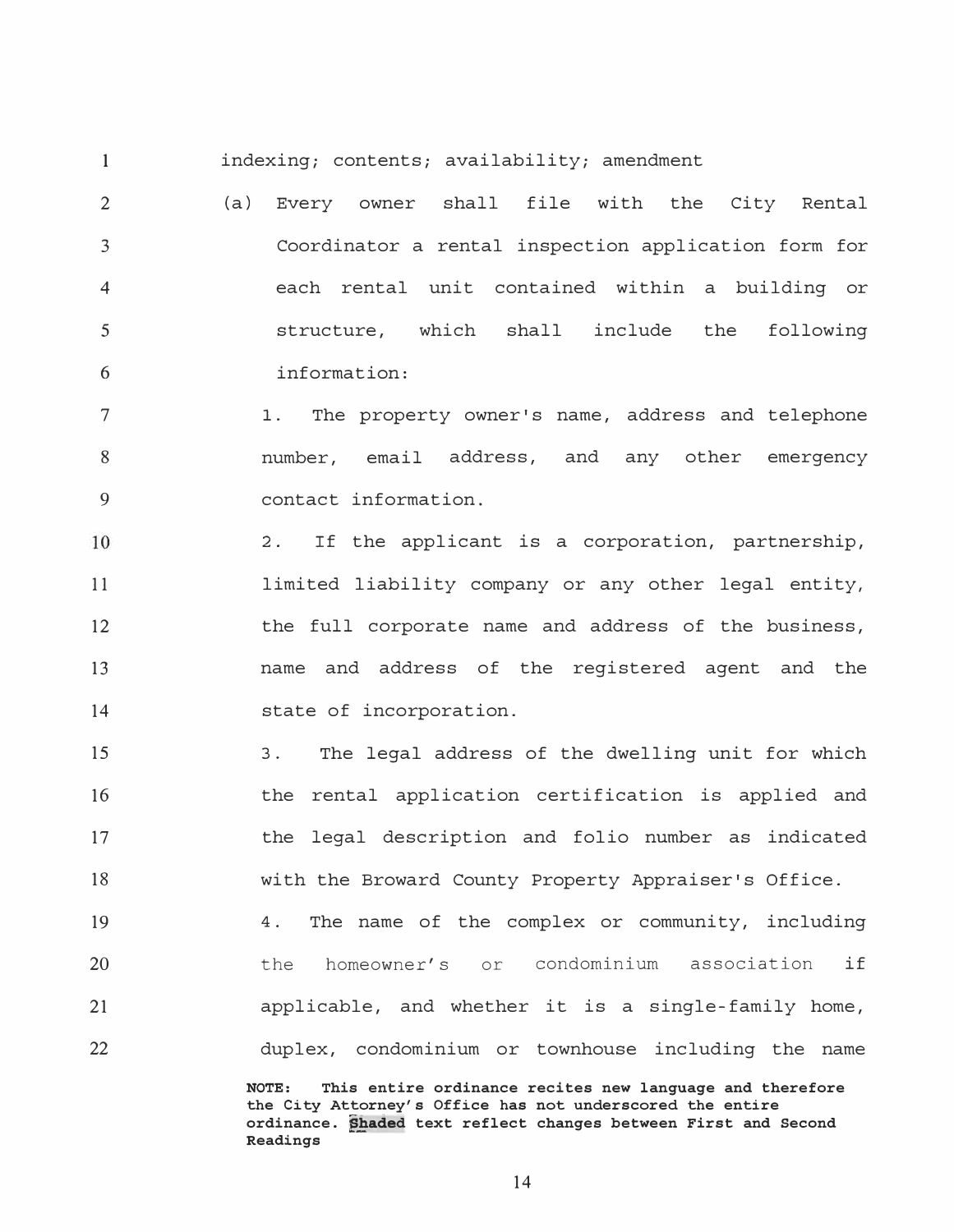1

and address of the association.

2 5. The name, address, telephone number, and e-mail 3 address of the designated property manager/agent to provide regular maintenance service, if any. An owner 4 5 who resides more than thirty miles from the rental 6 property shall designate a property manager/agent, 7 that may be the first point of contact should there be any matters related to the property, including an 8 9 emergency affecting the premises, and who has the 10 authority to make emergency decisions concerning the 11 building and any repair thereto or expenditure in 12 connection therewith. The address shall be a physical 13 location of where said person(s) can normally be 14 found during regular business hours and normally 15 found during off hours. Any notices required by the 16 City Code or by Florida Statutes will also be sent to 17 the designated property manager. If the property 18 manager is authorized to act on behalf of the owner 19 as an authorized agent.

20 21 **6.** The name and address of every holder of a recorded mortgage on the premises.

22

7. As to each rental unit, a specification of the

**NOTE: This entire ordinance recites new language and therefore the City Attorney's Office has not underscored the entire ordinance. Shaded text reflect changes between First and Second Readings**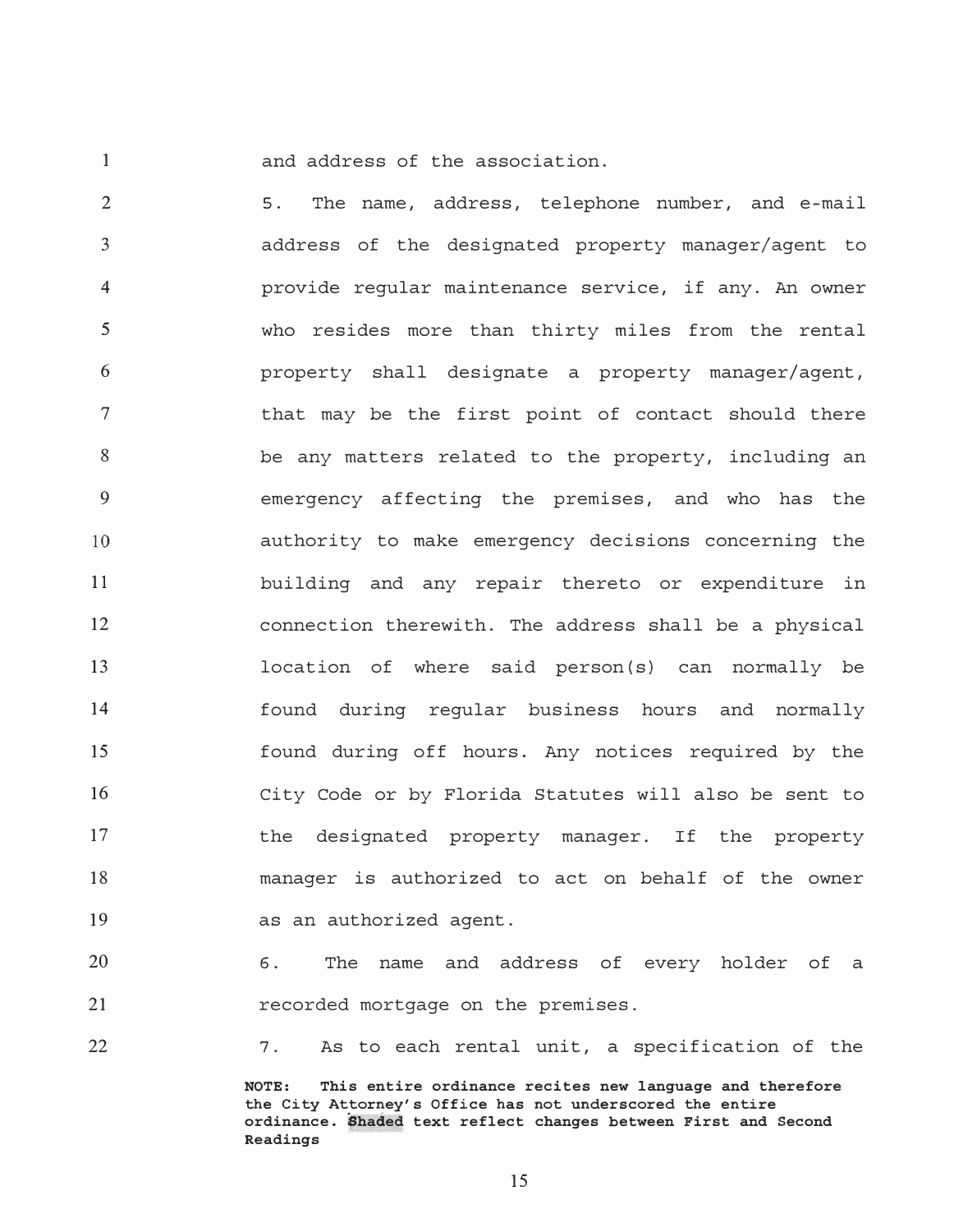1 exact number of sleeping rooms contained in the  $\mathfrak{D}$ rental unit, and the exact number of sleeping 3 accommodations contained in each of the sleeping rooms, identifying each sleeping room specifically by 4 number and location within the apartment or dwelling, 5 and by the square footage thereof. In order to 6 7 satisfy the requirements of this provision, an owner shall submit a floor plan which shall become part of 8 9 the application and which shall be attached to the 10 rental inspection application form when filed by the 11 City's Rental Coordinator.

12 13 8. The number of buildings and residential dwelling units on the property.

14 15 16 17 9. Whether the owner has ever been cited for, or found in violation of any required codes and if so, the date, jurisdiction, nature of violation and disposition of violation.

18 19 10. Such other information as may be prescribed by the City.

20 21 11. In addition to the information above, the owner shall:

22 a. maintain a listing of the names of the tenants **NOTE: This entire ordinance recites new language and therefore the City Attorney's Office has not underscored the entire ordinance. �aded text reflect changes between First and Second Readings**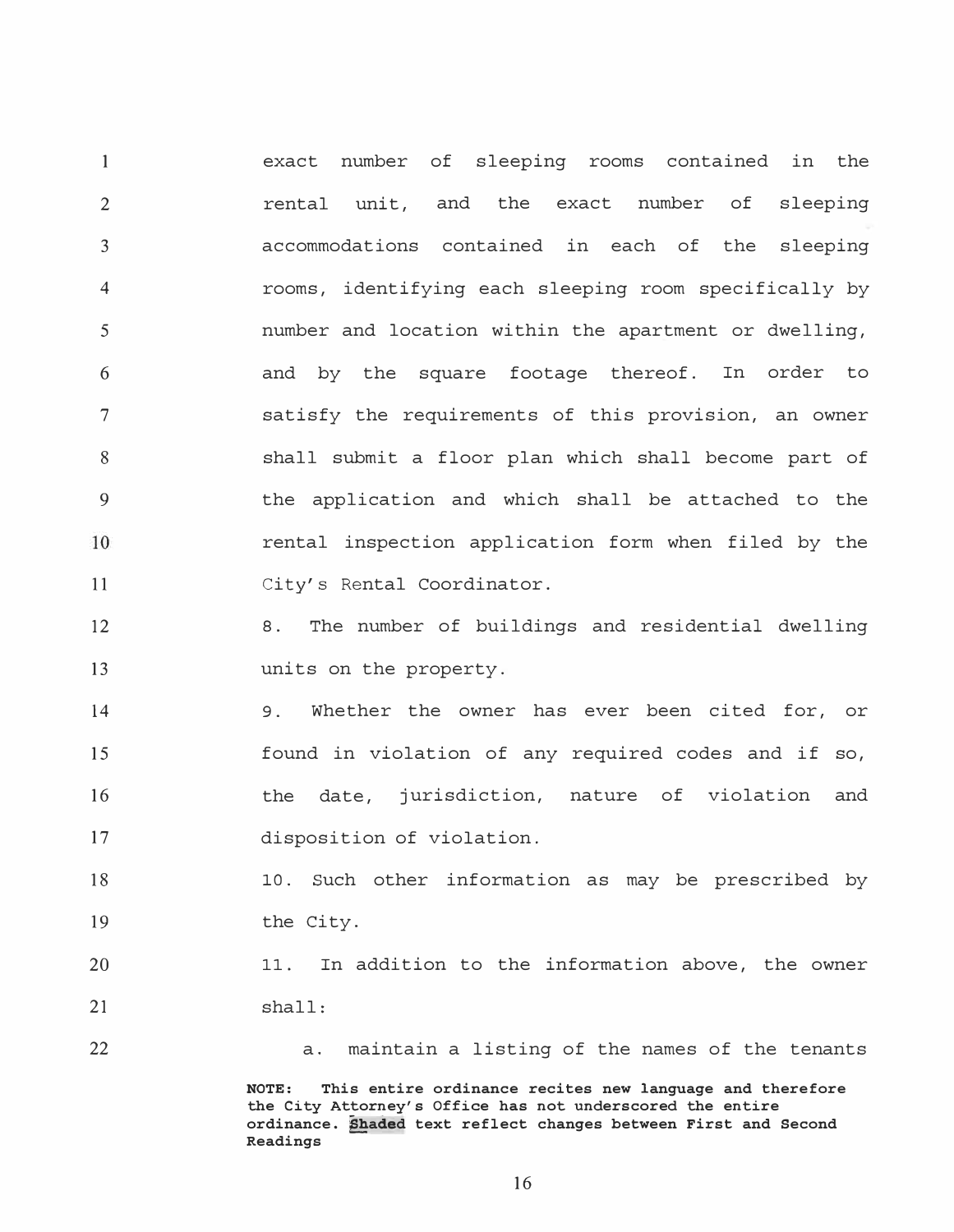1 2 3 4 residing within the units. This list will not be required to be submitted with the application; however, the list should be made available to the City upon reasonable notice; and

5 6 7 **b.** provide to the tenants a copy of a pamphlet containing guidelines for rental property provided by the City; and.

C. In the event that an inspected property is 8 9 sold, assigned or transferred during the 10 Certificate of Inspection year, the seller of the 11 property shall notify the buyer of the property of 12 the requirements of this Article.

13 14 15 16 17 d. Certification from the property owner that all tenants and prospective tenants have been screened and that there are no violations related to Article XII - Sexual Offender and Sexual Predators of City Code.

18 19 20 e. Statement of accuracy and signature: The application form shall contain substantially the following language:

21 22 "The undersigned has carefully reviewed this application and all facts, figures, statements **NOTE: This entire ordinance recites new language and therefore the City Attorney's Office has not underscored the entire ordinance. ��ded text reflect changes between First and Second Readings**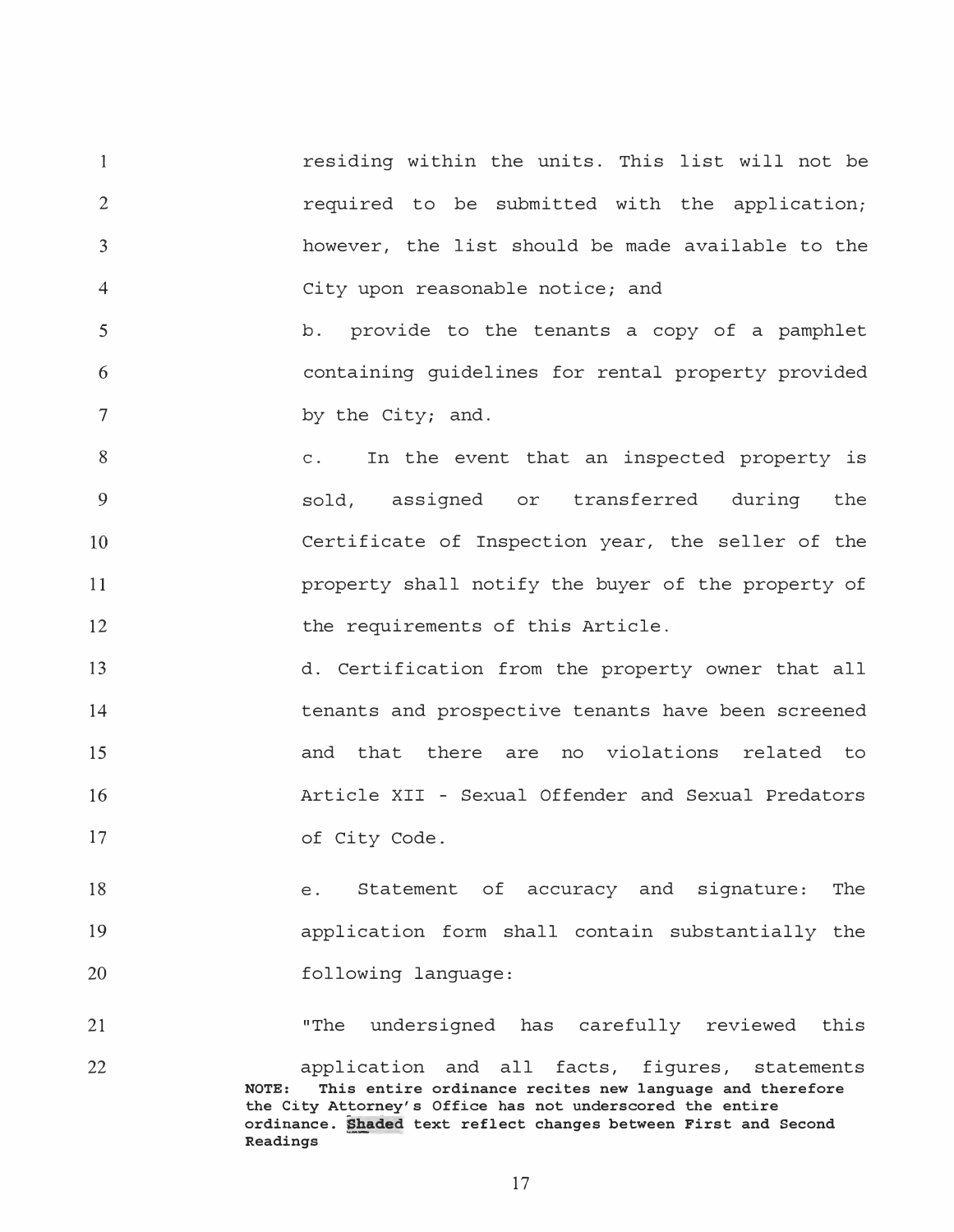1 2 3 4 5 6 7 8 contained in this application are true, correct, and complete. The undersigned understands that failure to comply with the City's ordinances may result in the issuance of a code enforcement notice of violation that may require a hearing before a special magistrate and could result in administrative fines, and other penalties pursuant to Section 1-8 of City Code, being imposed."

9 10 11 12 The applicant shall execute the registration application immediately after the statement required above, and the person's title/capacity in relation to the property.

- 13 14 15 16 17 (b) Amendments; filing. Every person required to file a rental inspection application pursuant to this Article shall file an amended rental inspection application within ten (10) days after any change in the information required to be included therein.
- 18 19 20 21 (c) Copy to occupants and tenants. Every owner shall provide each occupant or tenant occupying a rental unit with a copy of the Certificate of Inspection. This subsection may be complied with by posting a **NOTE: This entire ordinance recites new language and therefore the City Attorney's Office has not underscored the entire**

**ordinance. �haded text reflect changes between First and Second Readings**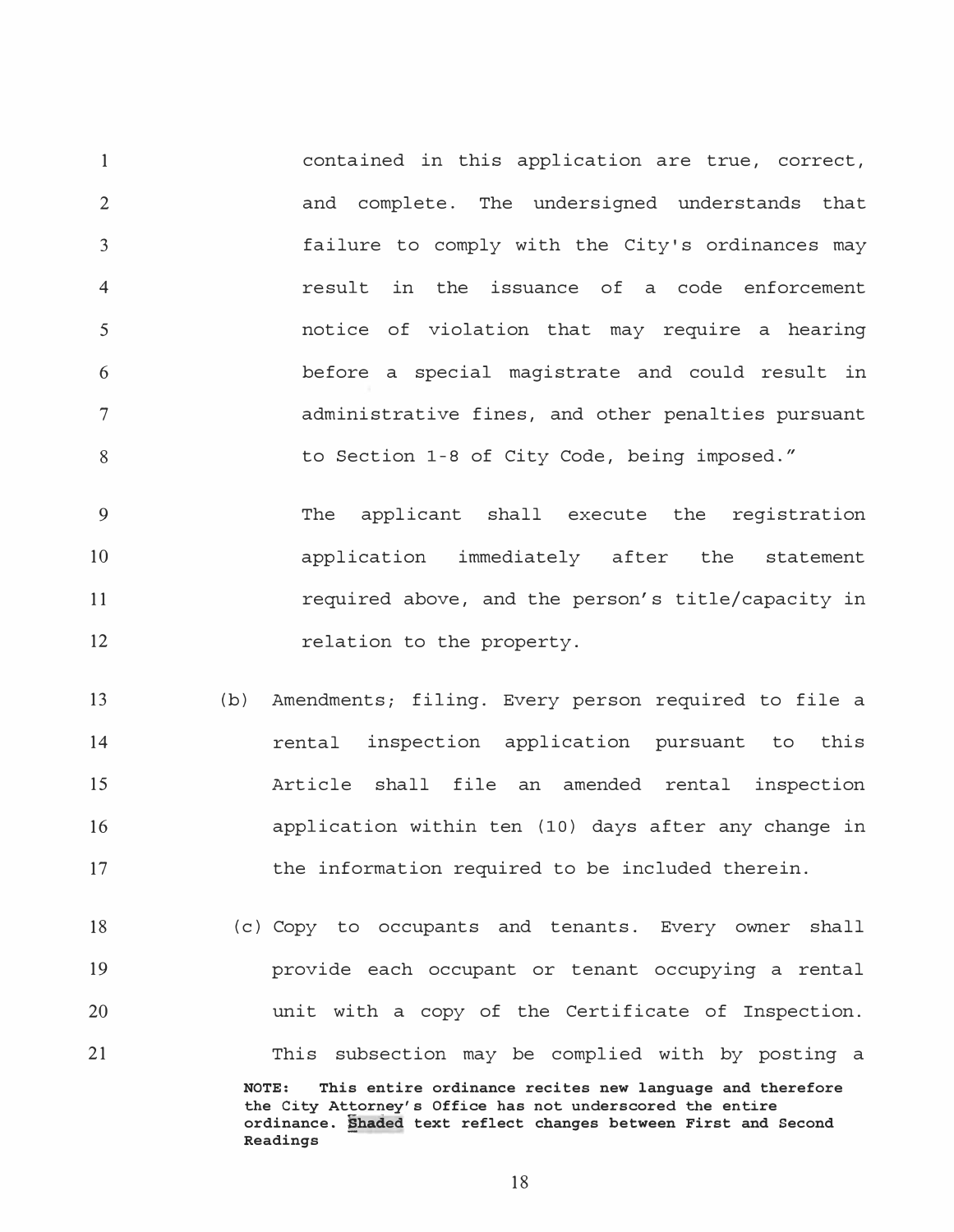1 2 copy of the Certificate of Inspection in **a**  conspicuous place within the rental unit(s).

3 4 5 6 7 ( d) The owner shall make available to the City, upon a reasonable request, any rental record necessary to determine when changes of occupancy have occurred. In this regard, the tenant listing shall be made available to City upon request.

( e) An annual renewal of the registration is required 8 9 each year. The City shall submit notification of renewal 10 to the property owner. It is the responsibility of the 11 owner, or his designated agent, to update, as required, any and all information required for the certification. 12 13 Completed applications for renewal which are not received by the City within 30 days of required 14 15 application or renewal, shall be subject to a late fee, 16 established by resolution of the City Commission.

17 18 19 20 21 ( f) Self-inspection checklist: For all properties subject to this Article, the City shall include a selfinspection checklist as part of the initial certification application that must be completed by the owner of record or designee.

> **NOTE: This entire ordinance recites new language and therefore the City Attorney's Office has not underscored the entire ordinance. ��ded text reflect changes between First and Second Readings**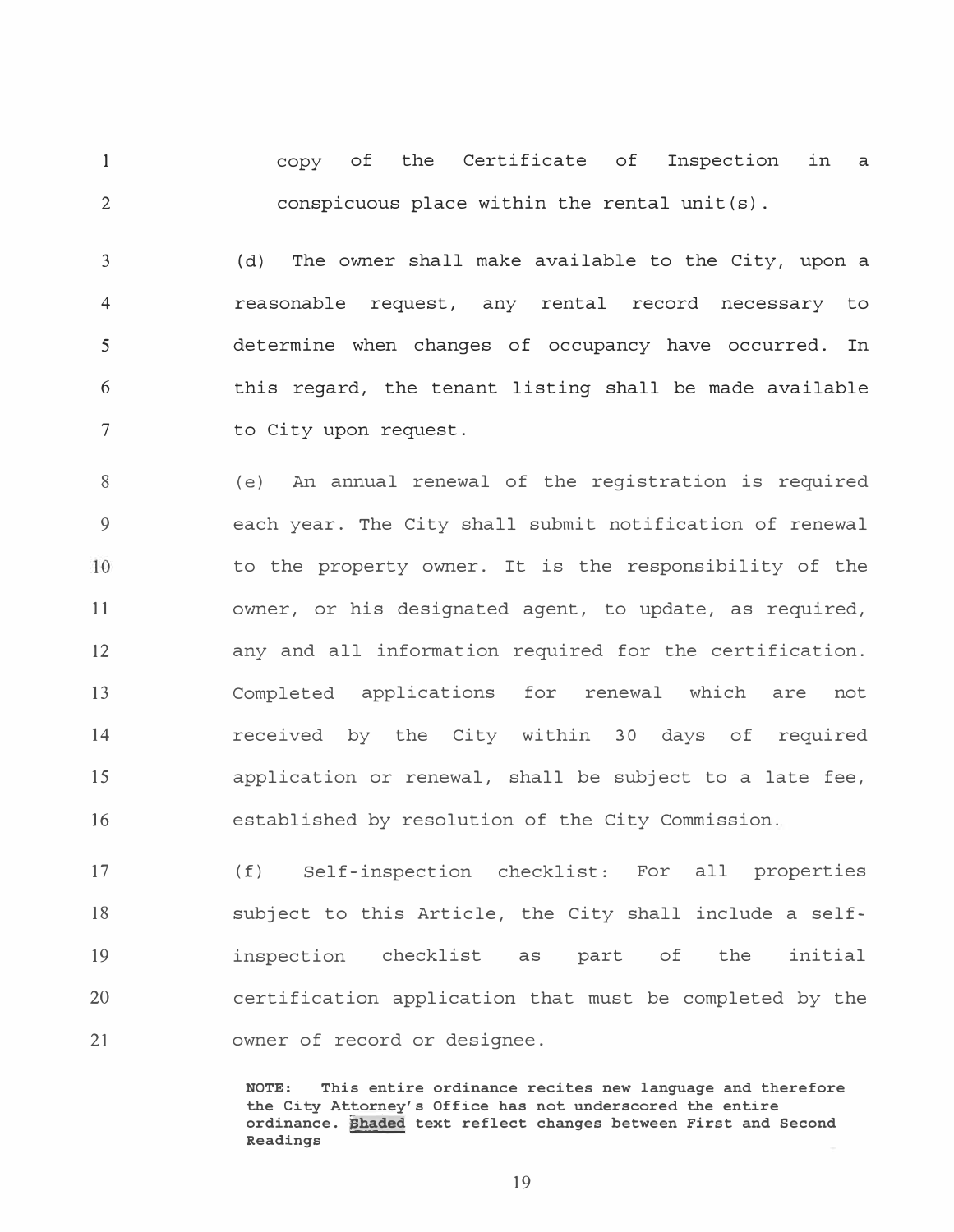1 2 3 4 5 6 7 1. The self-inspection checklist must be submitted to the City at the time the initial certification application is submitted. The owner of record of the property or designee must certify that the inspection has been completed and the results of the inspection, as indicated on the checklist is accurate and complete.

8 2. For any items on the checklist that are not in compliance at the time of submittal, the property 9 10 owner shall be given ten (10) business days to 11 correct which may be extended upon written approval 12 by the Building Official, and if not corrected, 13 could result in an appearance before a special 14 magistrate.

15 16 17 18 19 20 21 3. The self-inspection checklist shall include but not be limited to code requirements related to health and safety concerns (i.e. swimming pools, mowing and maintaining the lawn, trash and litter and house address) and property maintenance (i.e. discolored roof, exterior storage, inoperable vehicles, required landscaping, screening of

22 accessory structures).<br>NOTE: This entire ordinance r This entire ordinance recites new language and therefore **the City Attorney's Office has not underscored the entire ordinance. @haded text reflect changes between First and Second Readings**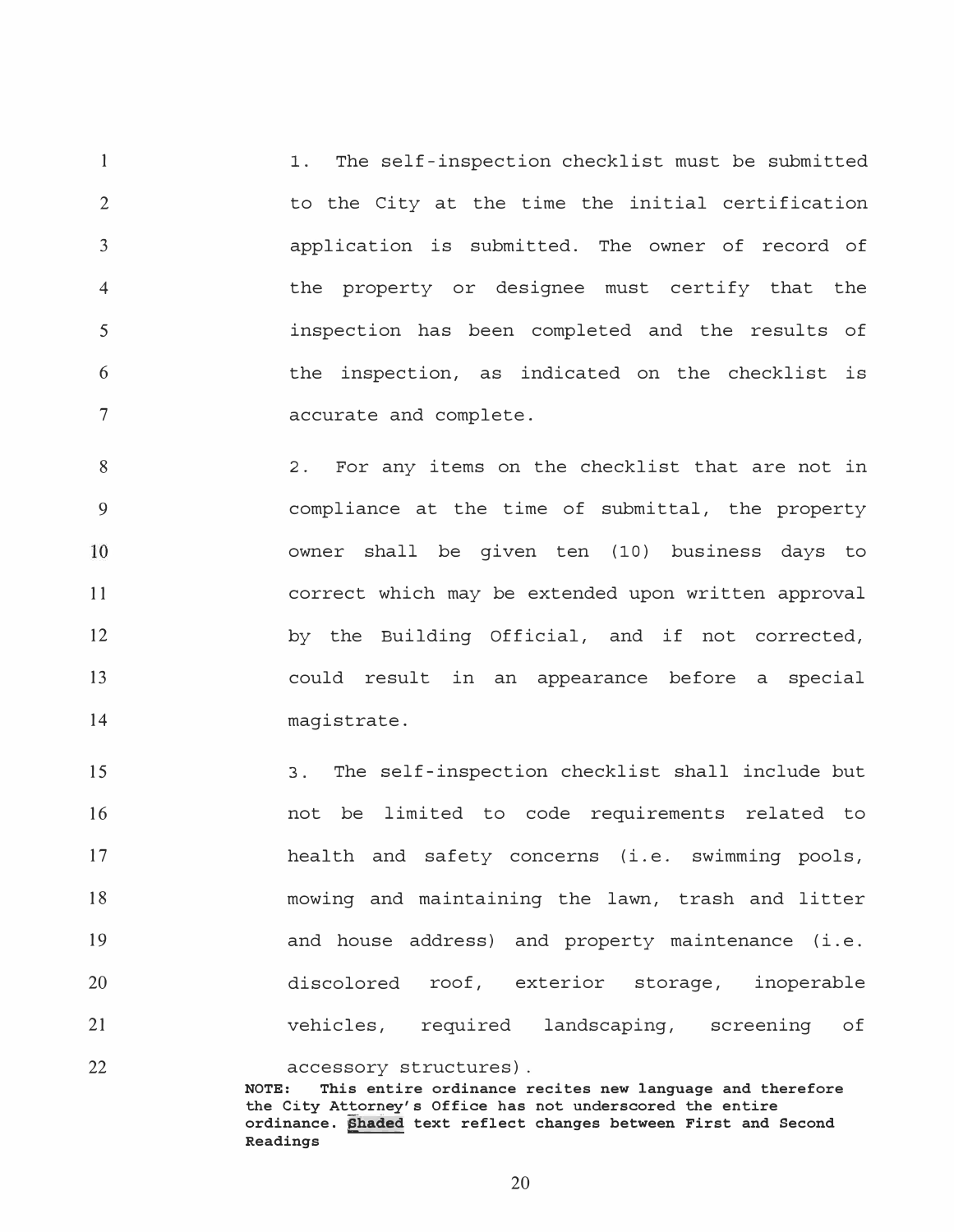1  $\mathcal{D}$ 3 4 5 4. Every year the owner of the property or designee shall certify that the property is still in compliance and shall remain in compliance pursuant to this section on a form made available by the City.

6

7 Sec. 9-44. *Applicability.* **This** Article shall be 8 considered cumulative and not superseding or subject to any 9 other law or provision for same, but shall rather be an 10 additional remedy available to the City above and beyond any 11 other state, county and/or local provisions for same.

12 13 Sec. 9-45. *Penalties.* Any person who shall violate the provisions of this Article shall, upon conviction, be 14 punished as provided in Section 1-8 of the City of Margate 15 Code of Ordinances.

16 17 18 Sec. 9-46. *Opposing, obstructing enforcement officer; penalty.* Whoever opposes, enforcement officer or obstructs person or resists authorized by any the 19 enforcement office in the discharge of duties as provided in 20 this Article, upon conviction shall be punished as provided 21 in Section 1-8.

> **NOTE: This entire ordinance recites new language and therefore the City Attorney's Office has not underscored the entire ordinance. Shaded text reflect changes between First and Second Readings**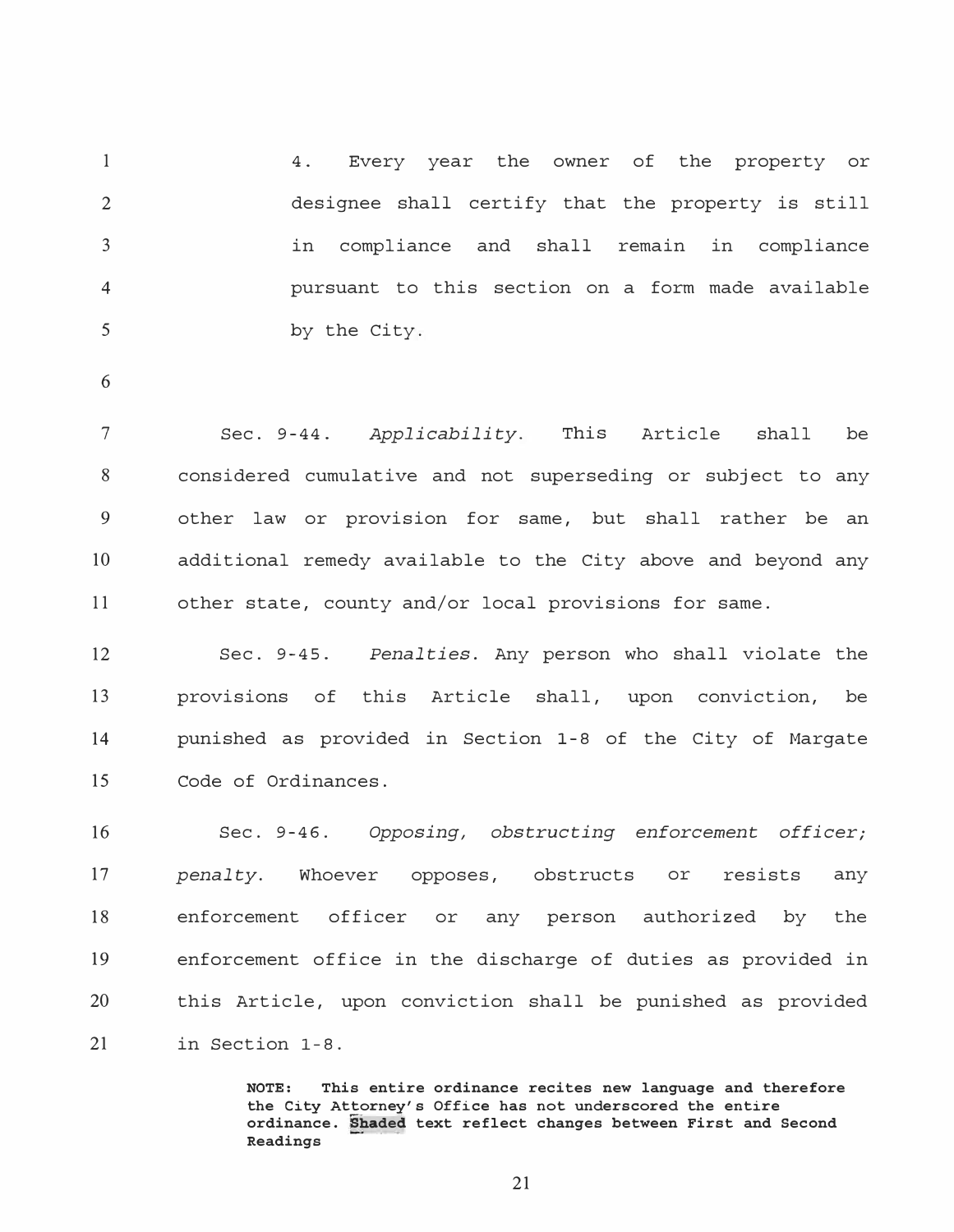1 Sec. 9-47 *Adoption of* rules; *expenditure of funds;*  2 *declaration of City purpose.* The City Manager or his/her 3 designee is authorized and empowered to adopt rules, 4 regulations, and procedures and expend City funds as may be 5 reasonably necessary and available to carry out the terms of 6 this Article, the expenditure of such funds being declared a 7 proper City purpose.

8 Sec. 9-48 *Dispute.* Any dispute regarding the meaning or 9 application of any provision of this Article shall, upon written request to the Building Official, be resolved 10 11 according to administrative policy approved by the City 12 Manager with right of appeal to the City Manager.

13

14 15 **Section 3.**  Commission of It the City of Margate, Florida is the intention of the that City the 16 provisions of this ordinance shall become and be made a part 17 of the City of Margate Code of Ordinances. The sections of 18 this ordinance may be re-numbered or re-lettered and the word 19 "ordinance" may be changed to "section," "article," or such 20 other appropriate word or phrase in order to accomplish such 21 intentions.

> **NOTE: This entire ordinance recites new language and therefore the City Attorney's Office has not underscored the entire ordinance. phaded text reflect changes between First and Second Readings**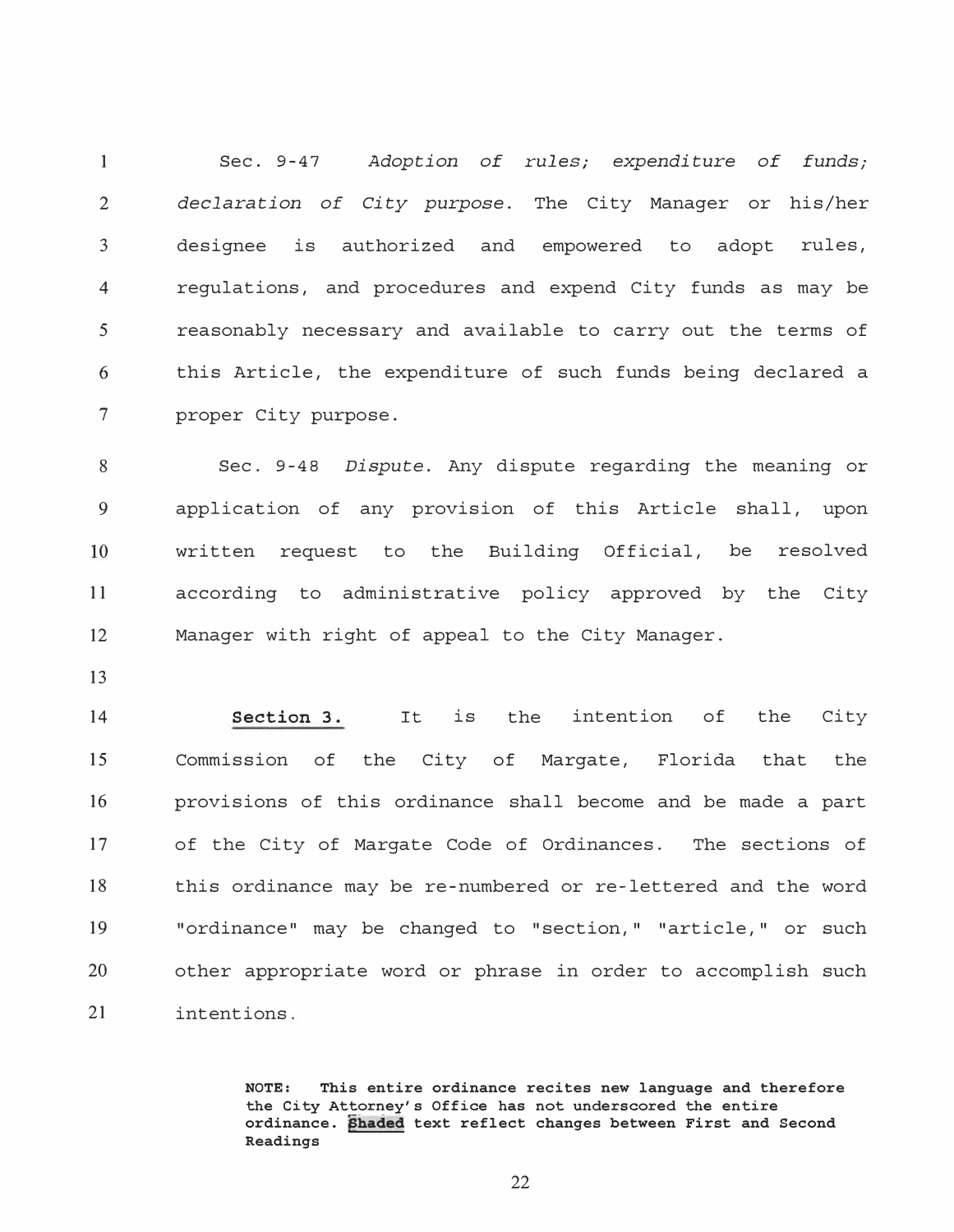1 **Section 4.** All Ordinances or parts of Ordinances, 2 Resolutions or parts of Resolutions in conflict herewith be, 3 and the same are hereby repealed to the extent of such 4 conflict.

5 **Section 5.** If any clause, section, or other part or 6 application of this Ordinance shall be held by any court of 7 competent jurisdiction to be unconstitutional or invalid, such 8 unconstitutional or invalid part or application shall be 9 considered as eliminated and so not affecting the validity of 10 the remaining portions or applications remaining in full force 11 and effect.

12 **Section 6.** This Ordinance shall become effective 13 immediately upon its passage and adoption.

14 PASSED ON FIRST READING THIS <sup>7</sup> TH day of APRIL, 2021.

15 PASSED ON SECOND READING THIS 5TH day of MAY, 2021.

KAVANAGH

JOSEPH J.

**CIPY CLERK** 

16 ATTEST:

17 18 19

20

MAYOR ARLENE R.

SCHWAR

21 22 23 24 25 26 Caggiano <u>YES</u> Caggiano <u>YES</u><br>Simone YES Simone YES Simone <u>YES Simone YES</u> Ruzzano <u>YES Ruzzano YES</u> Arserio <u>YES Arserio yes.</u><br>Gebrarta YES - Gebrarta 1150 Schwartz <u>YES Schwartz YES</u>

> **NOTE: This entire ordinance recites new language and therefore the City Attorney's Office has not underscored the entire ordinance. t§aded text reflect changes between First and Second Readings**

RECORD OF VOTE - 1ST READING RECORD OF VOTE - 2ND READING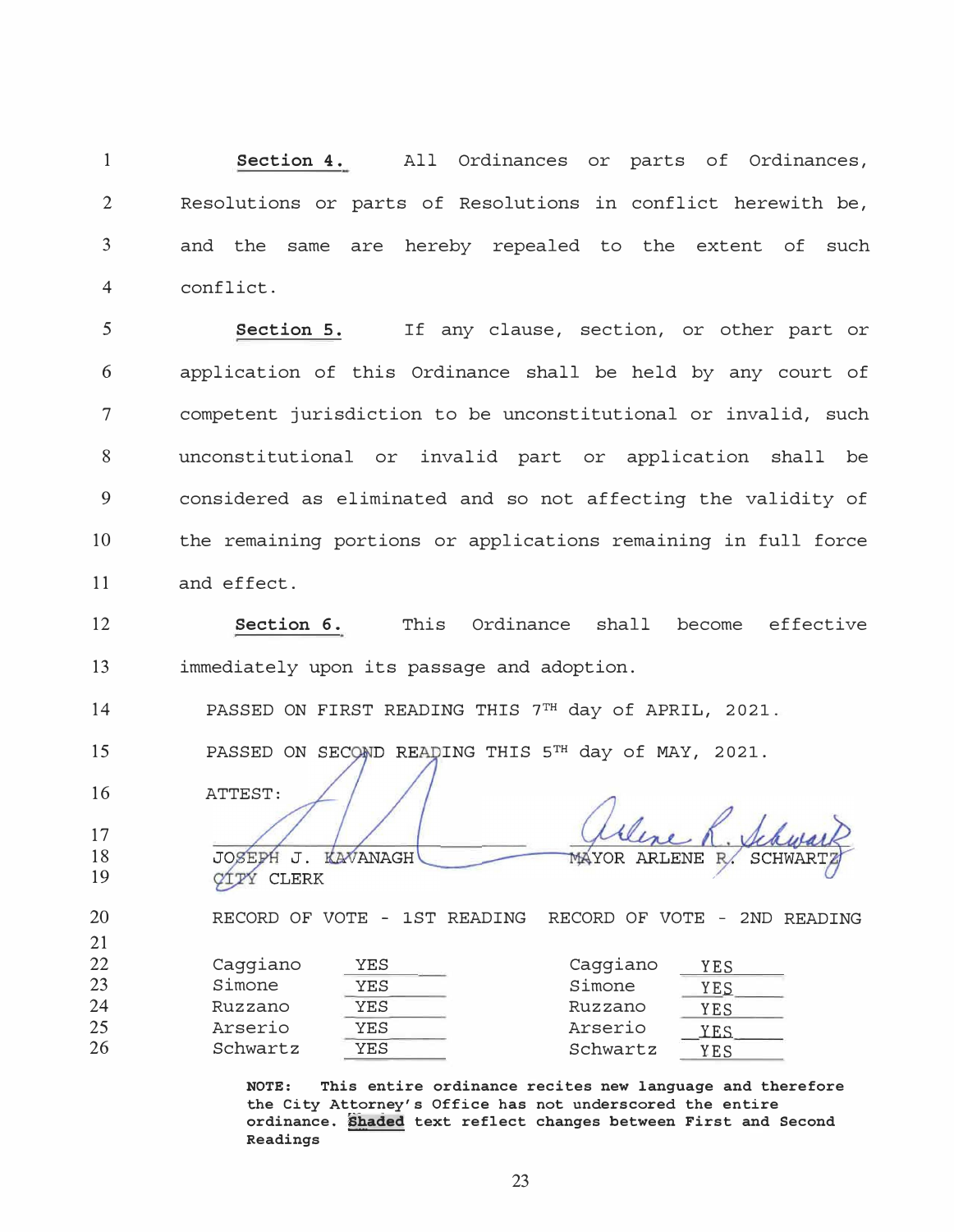## CITY OF MARGATE, FLORIDA

RESOLUTION NO. 21-034

A RESOLUTION OF THE CITY OF MARGATE, FLORIDA, APPROVING THE SCHEDULE OF FEES FOR THE RESIDENTIAL RENTAL UNIT INSPECTION PROGRAM; PROVIDING FOR AN EFFECTIVE DATE.

BE IT RESOLVED FOR THE CITY COMMISSION OF THE CITY OF MARGATE, FLORIDA:

SECTION 1: Pursuant to Chapter 9, Article V of the City Code, the City Commission hereby establishes the Schedule of Fees for the Residential Rental Unit Inspection Program, as follows:

| Initial Residential Rental<br>Application | \$225.00 includes 1st dwelling unit                             |
|-------------------------------------------|-----------------------------------------------------------------|
|                                           | \$50.00/each additional dwelling unit                           |
|                                           | Includes initial inspection and<br>one (1) follow-up inspection |
| Annual Residential Rental<br>Renewal      | \$125.00                                                        |
|                                           | plus applicable inspection fee(s)                               |
| Annual Inspection                         | \$100.00 for the 1st dwelling unit                              |
|                                           | \$50.00/each additional dwelling unit                           |
| Re-Inspection Fee                         | \$75.00                                                         |
| Late Renewal Fee                          | $$20.00$ each month                                             |

SECTION 2: All Resolutions or parts of Resolutions in conflict herewith are hereby repealed to the extent of such conflict.

SECTION 3: This Resolution shall become effective this date.

PASSED, ADOPTED AND APPROVED THIS 5TH day of MAY, 2021.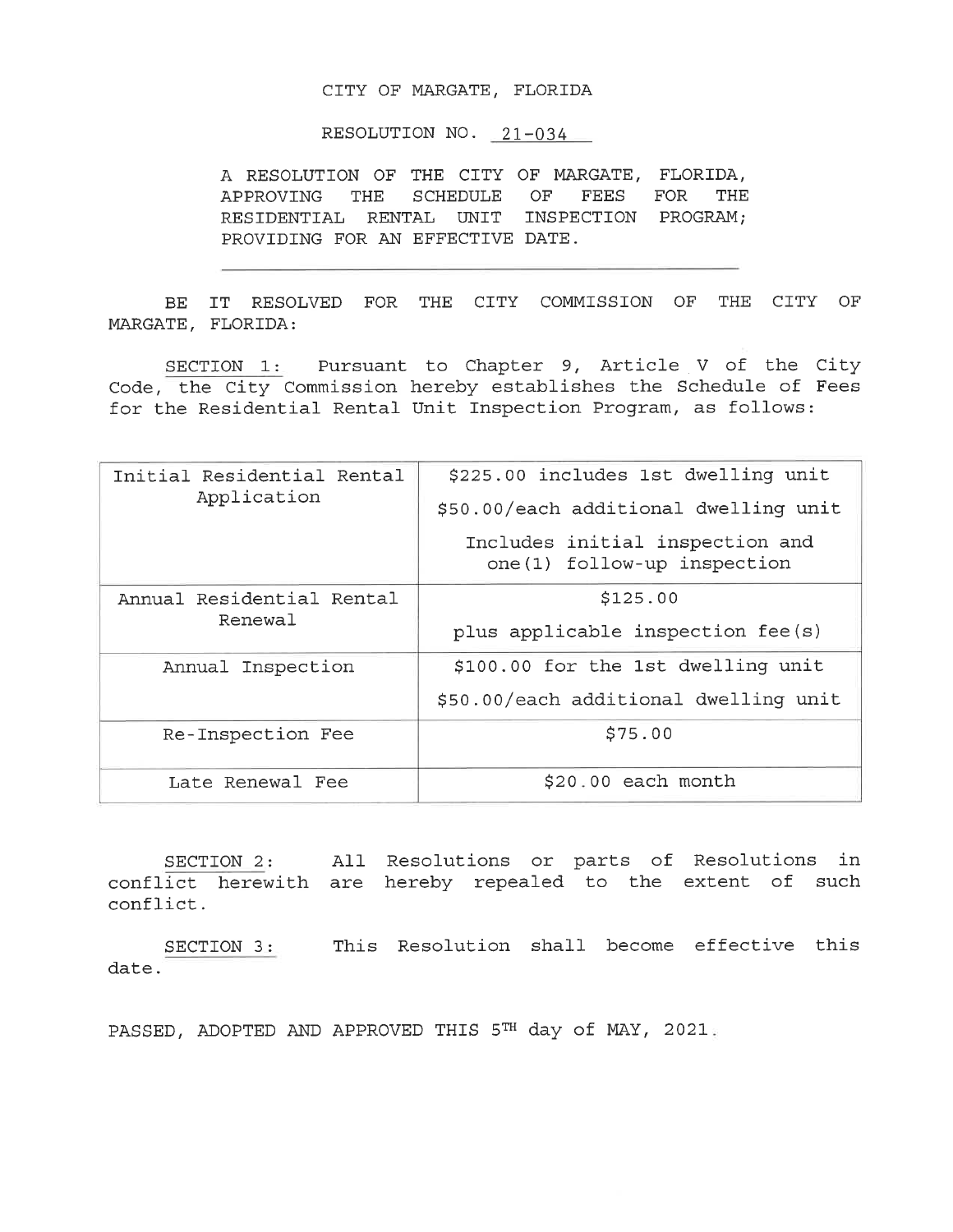ATTEST:

JOSEPH J. KAVANAGH CITY CLERK

MAYOR ARLENE R. SCHWARTZ

RECORD OF VOTE

| Caggiano | YES |
|----------|-----|
| Simone   | YFS |
| Ruzzano  | NΟ  |
| Arserio  | NΩ  |
| Schwartz | YFS |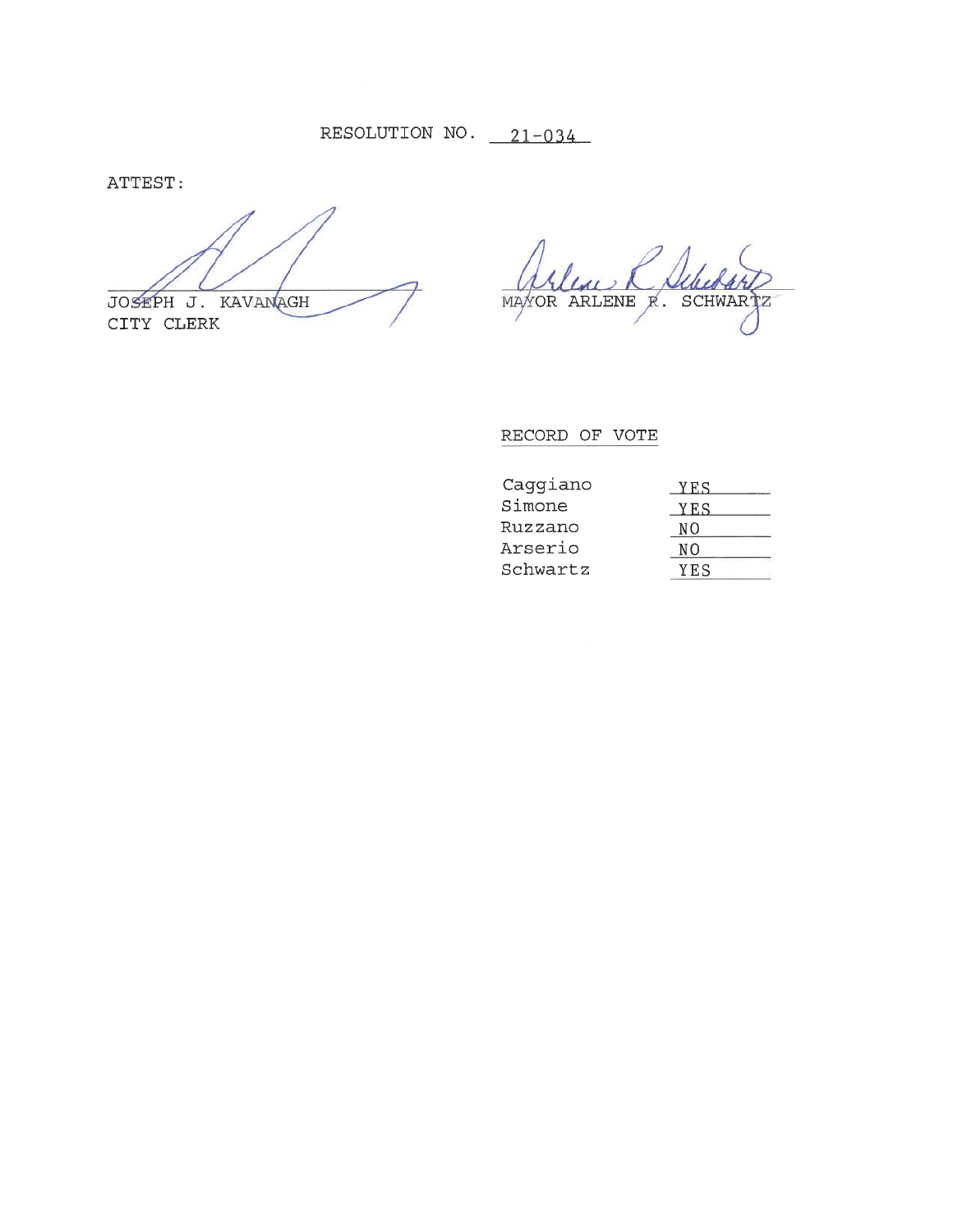## CITY OF MARGATE, FLORIDA

RESOLUTION NO. 21-048

**A RESOLUTION OF THE CITY OF MARGATE, FLORIDA, APPROVING THE AMENDED SCHEDULE OF FEES FOR THE RESIDENTIAL RENTAL UNIT INSPECTION PROGRAM; PROVIDING FOR ADDITIONAL DWELLING UNIT RENEWAL FEE; PROVIDING FOR AN EFFECTIVE DATE.** 

**BE IT RESOLVED FOR THE CITY COMMISSION OF THE CITY OF MARGATE, FLORIDA:** 

SECTION 1: Pursuant to Chapter 9, Article V of the City Code, the City Commission hereby amends the Schedule of Fees for the Residential Rental Unit Inspection Program, to provide for the additional dwelling unit renewal fee, as follows:

| Initial Residential Rental<br>Application | \$225.00 includes 1st dwelling unit                            |
|-------------------------------------------|----------------------------------------------------------------|
|                                           | \$50.00/each additional dwelling unit                          |
|                                           | Includes initial inspection and<br>one(1) follow-up inspection |
| Annual Residential Rental<br>Renewal      | \$125.00                                                       |
|                                           | \$50.00/each additional dwelling unit                          |
|                                           | plus applicable inspection fee(s)                              |
| Annual Inspection                         | \$100.00 for the 1st dwelling unit                             |
|                                           | \$50.00/each additional dwelling unit                          |
| Re-Inspection Fee                         | \$75.00                                                        |
| Late Renewal Fee                          | \$20.00 each month                                             |

SECTION 2: All Resolutions or parts of Resolutions in conflict herewith are hereby repealed to the extent of such conflict.

**SECTION 3:** This Resolution shall become effective this date.

PASSED, ADOPTED AND APPROVED THIS 7TH day of JULY 2021.